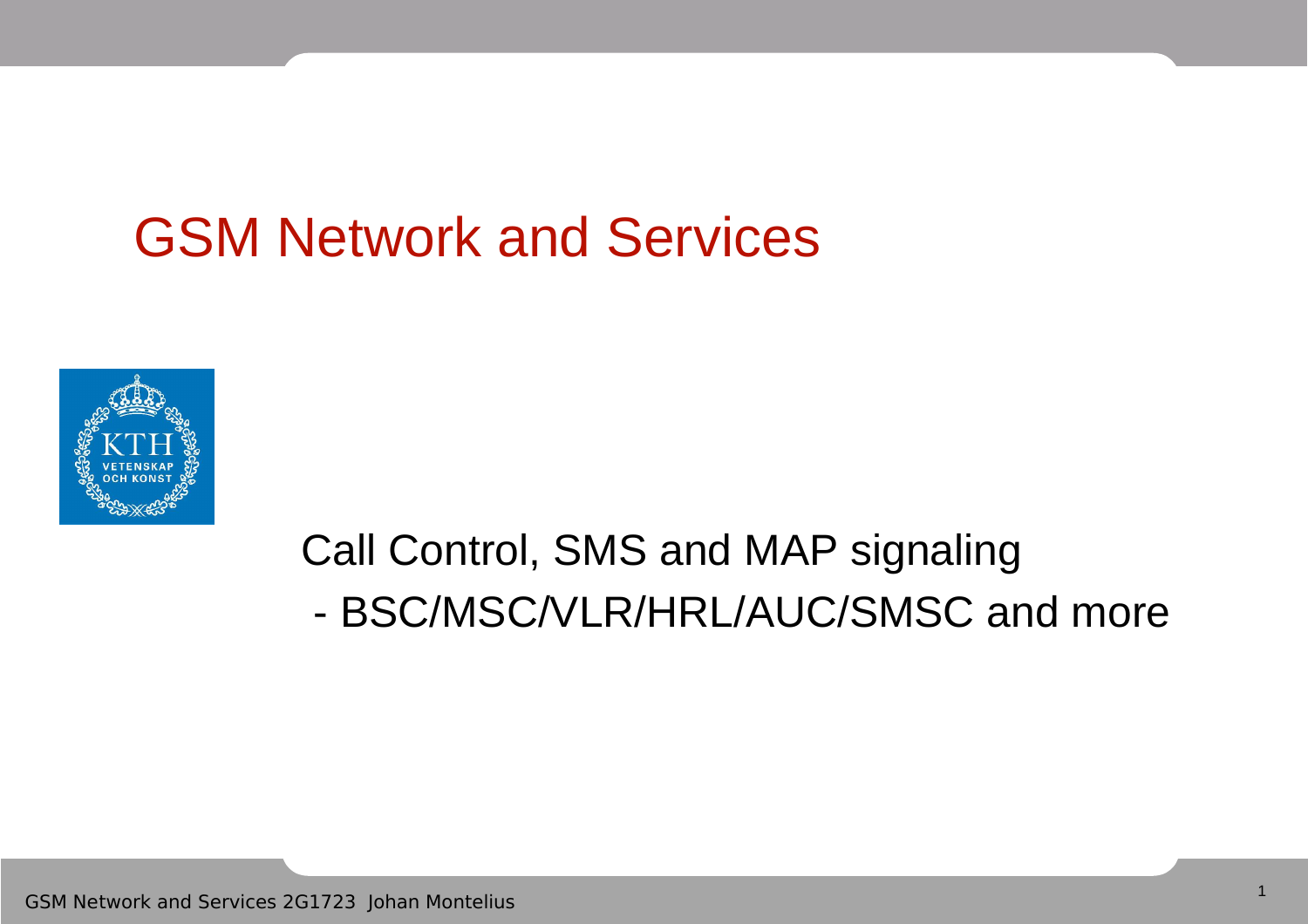## Signaling protocols MS - BSS

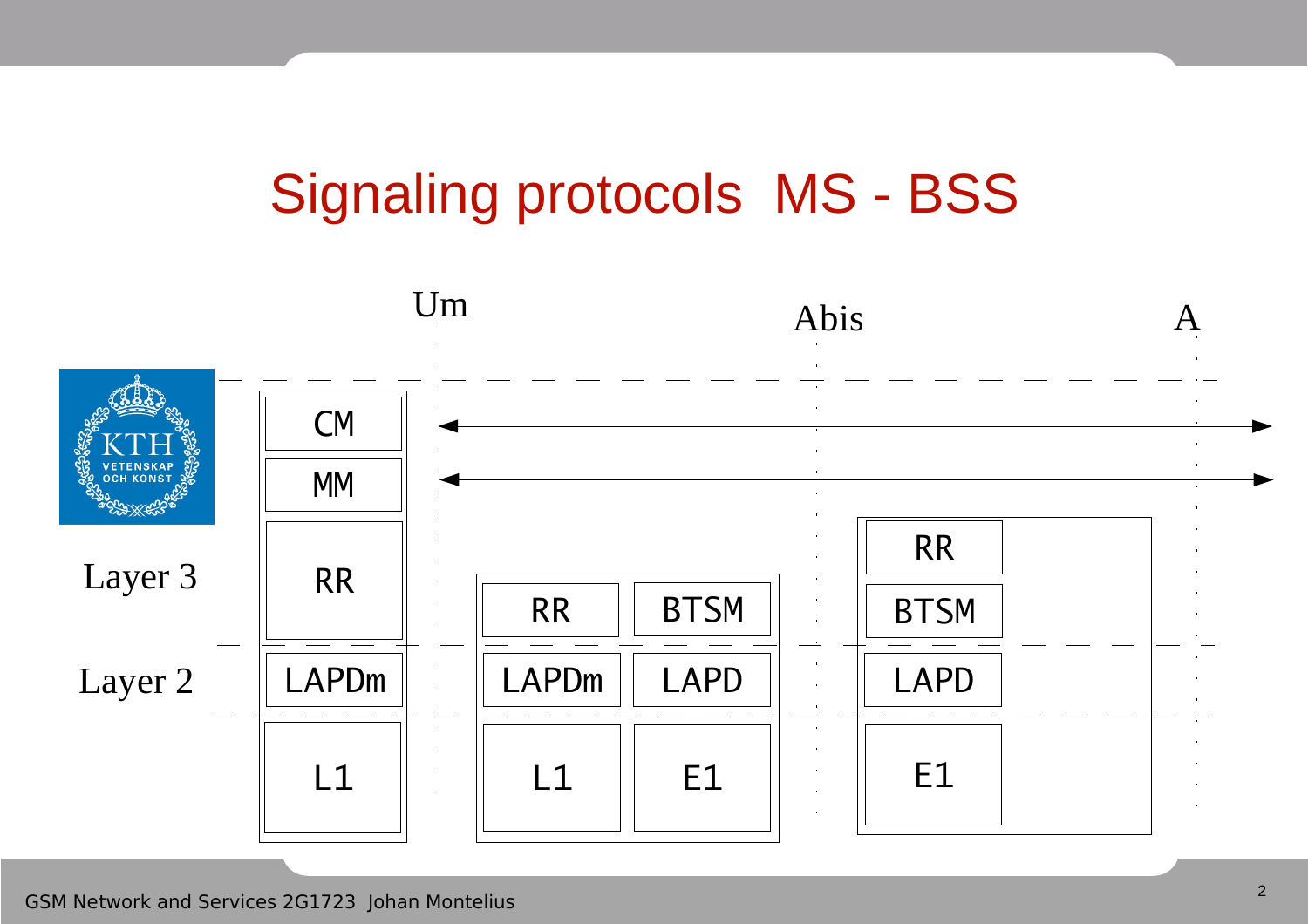## Connection Management

- Call Control
- 
- establish and terminate calls
- call related supplementary services
- Supplementary Services
	- call forwarding / barring
	- Number identification
	- Charging
- SMS
	- Sending and receiving of short messages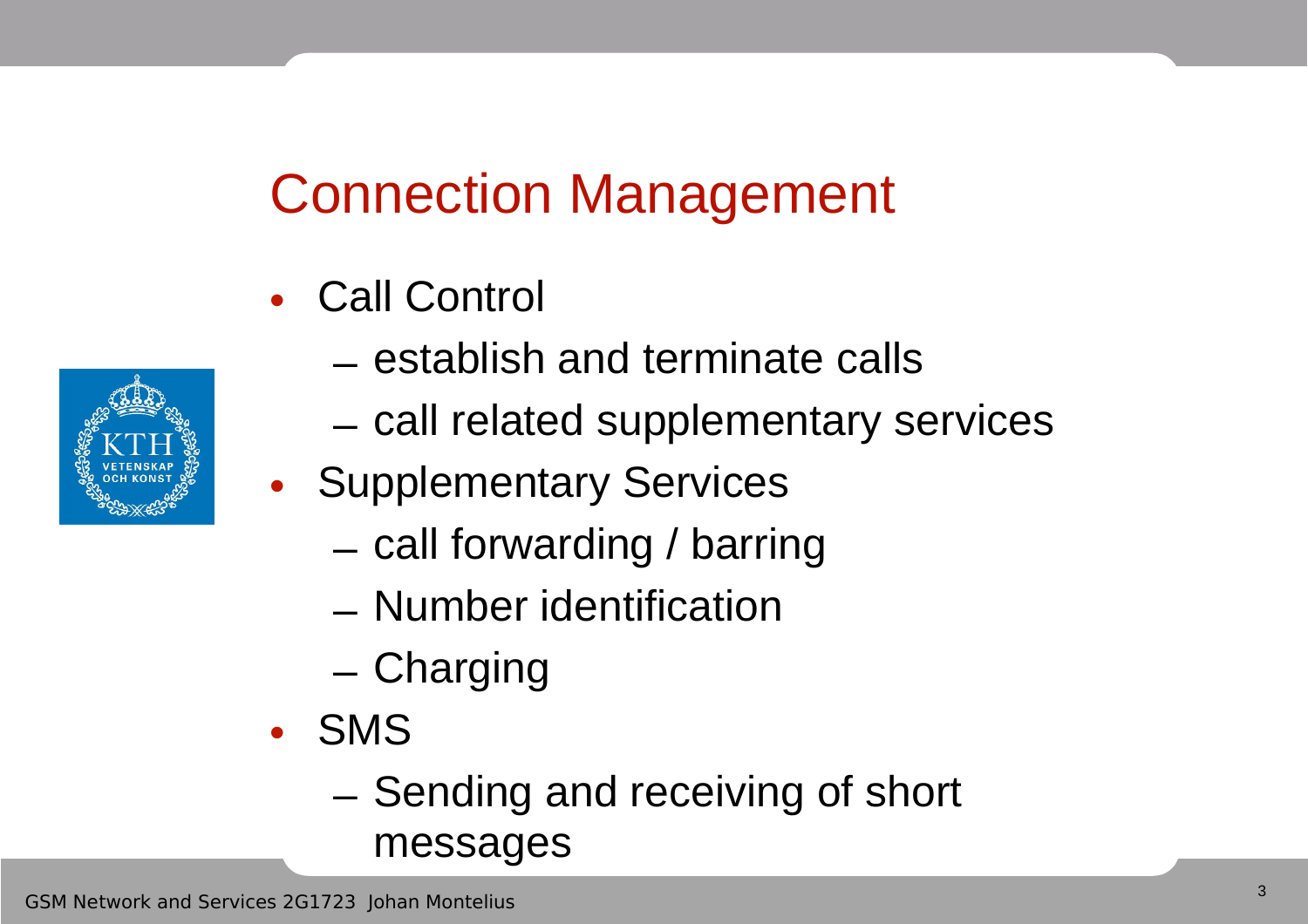### CC procedures – mobile originated call



This is only the CC procedures!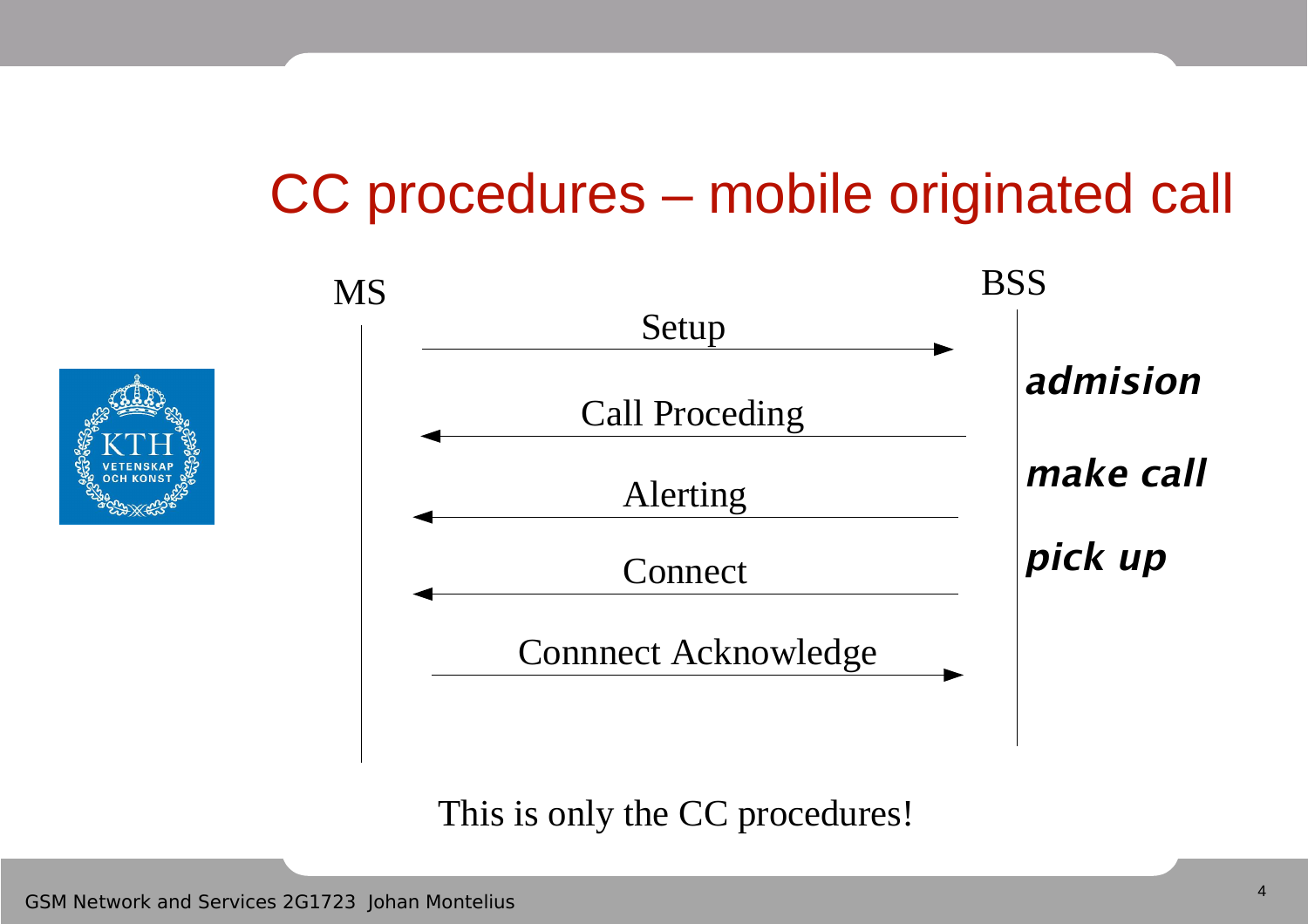### CC procedures – mobile terminated call



This is only the CC procedures!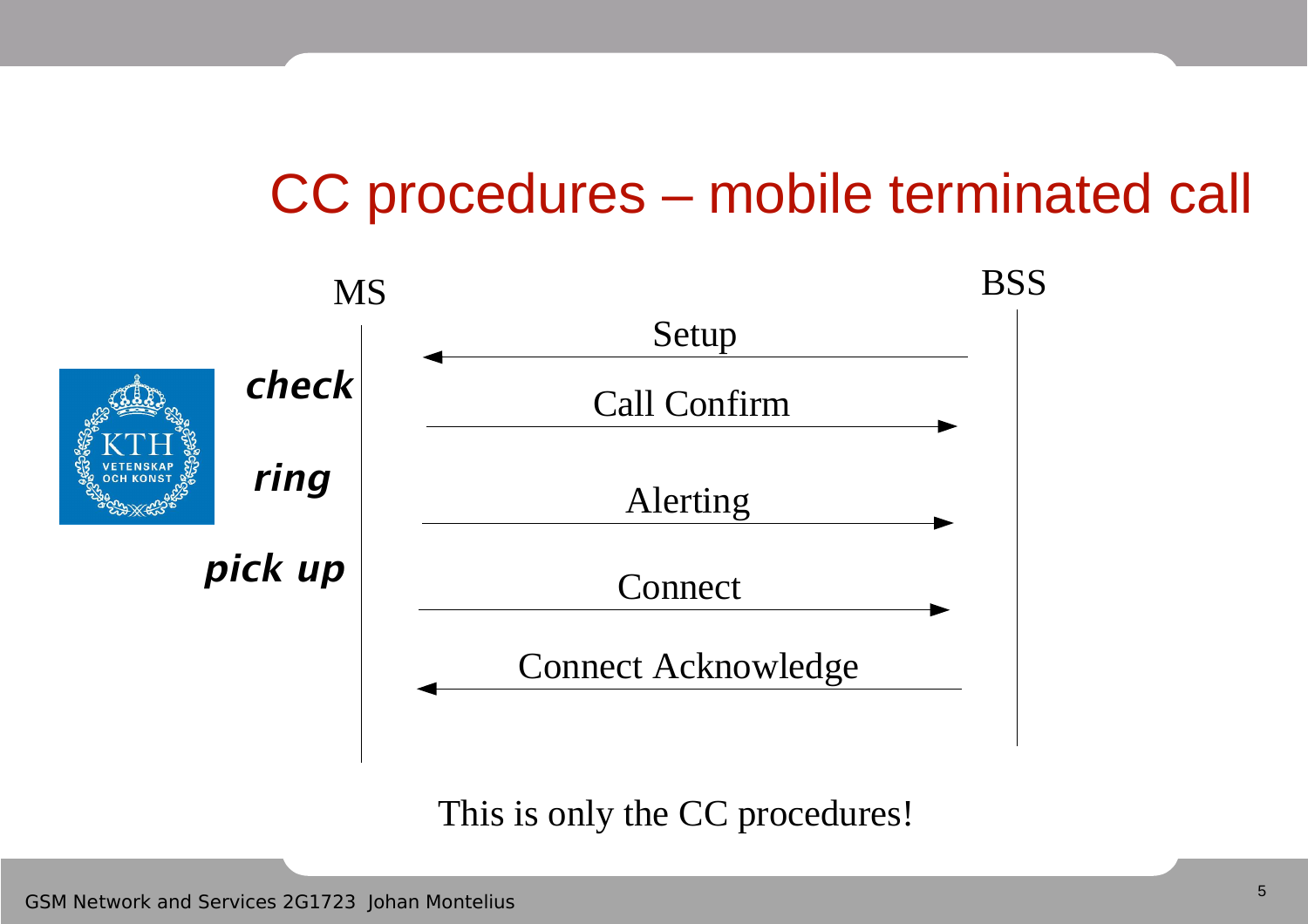#### CC procedures – terminate call



This is only the CC procedures!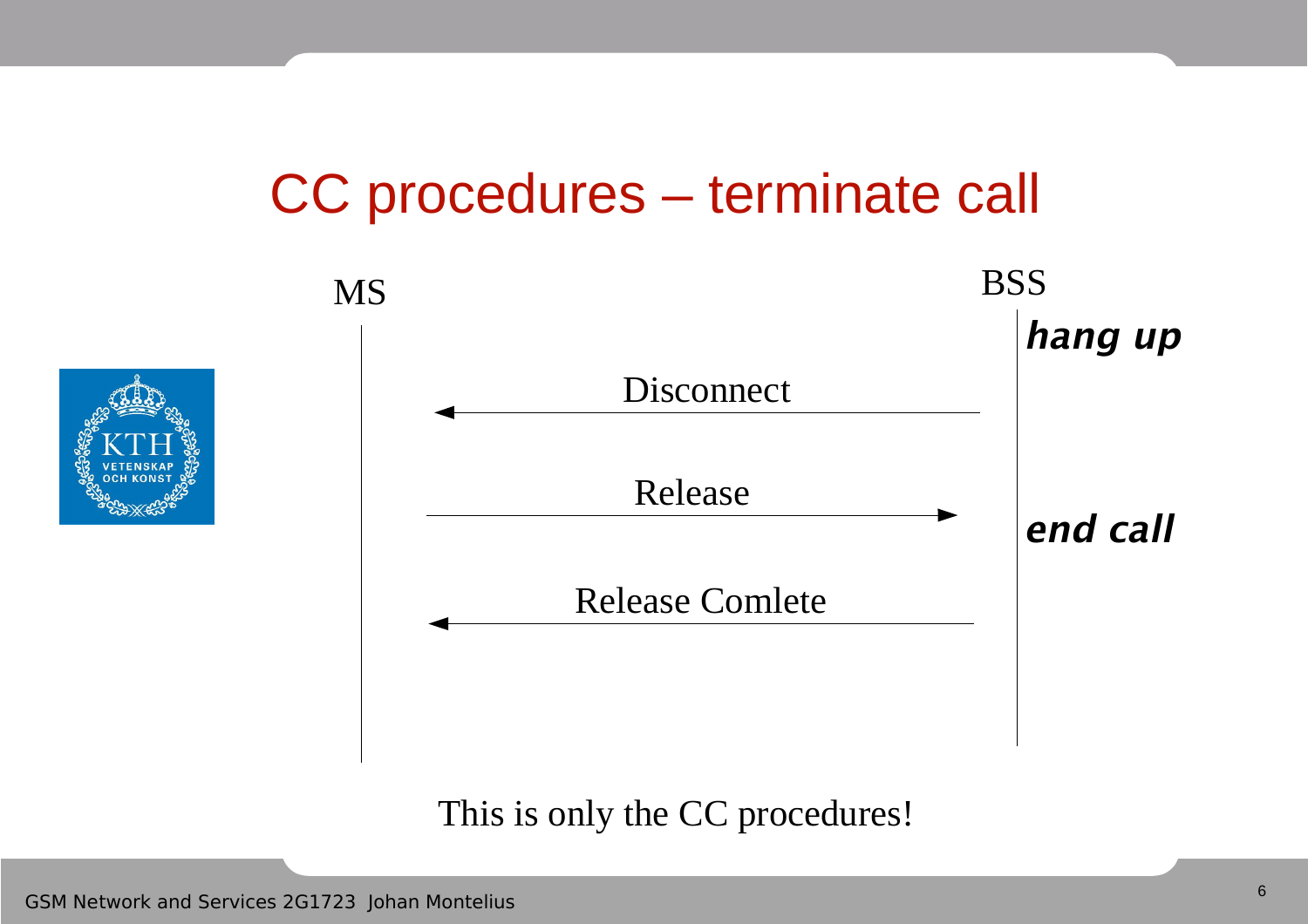## **SMS** signaling

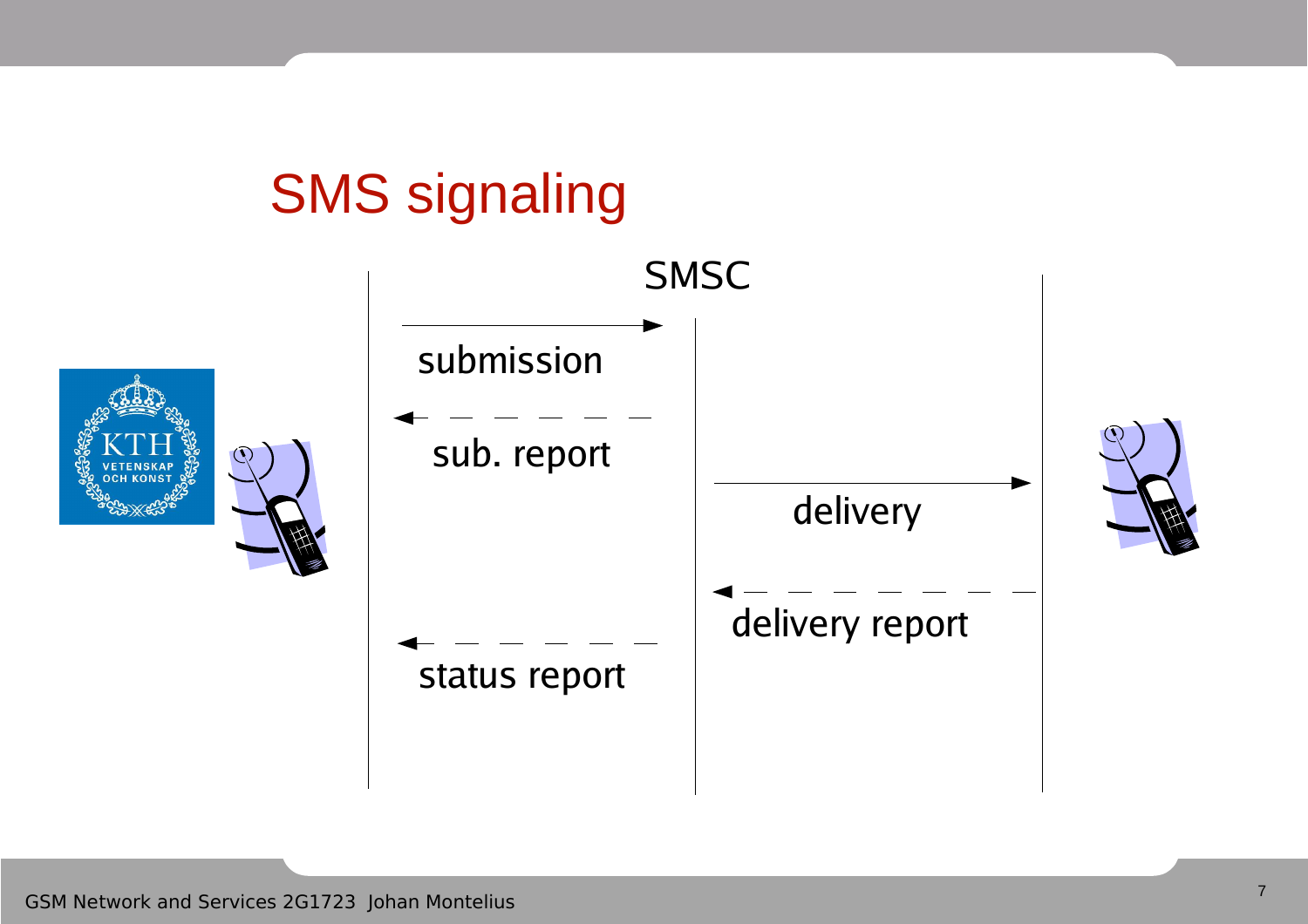## Signaling protocols – SMS

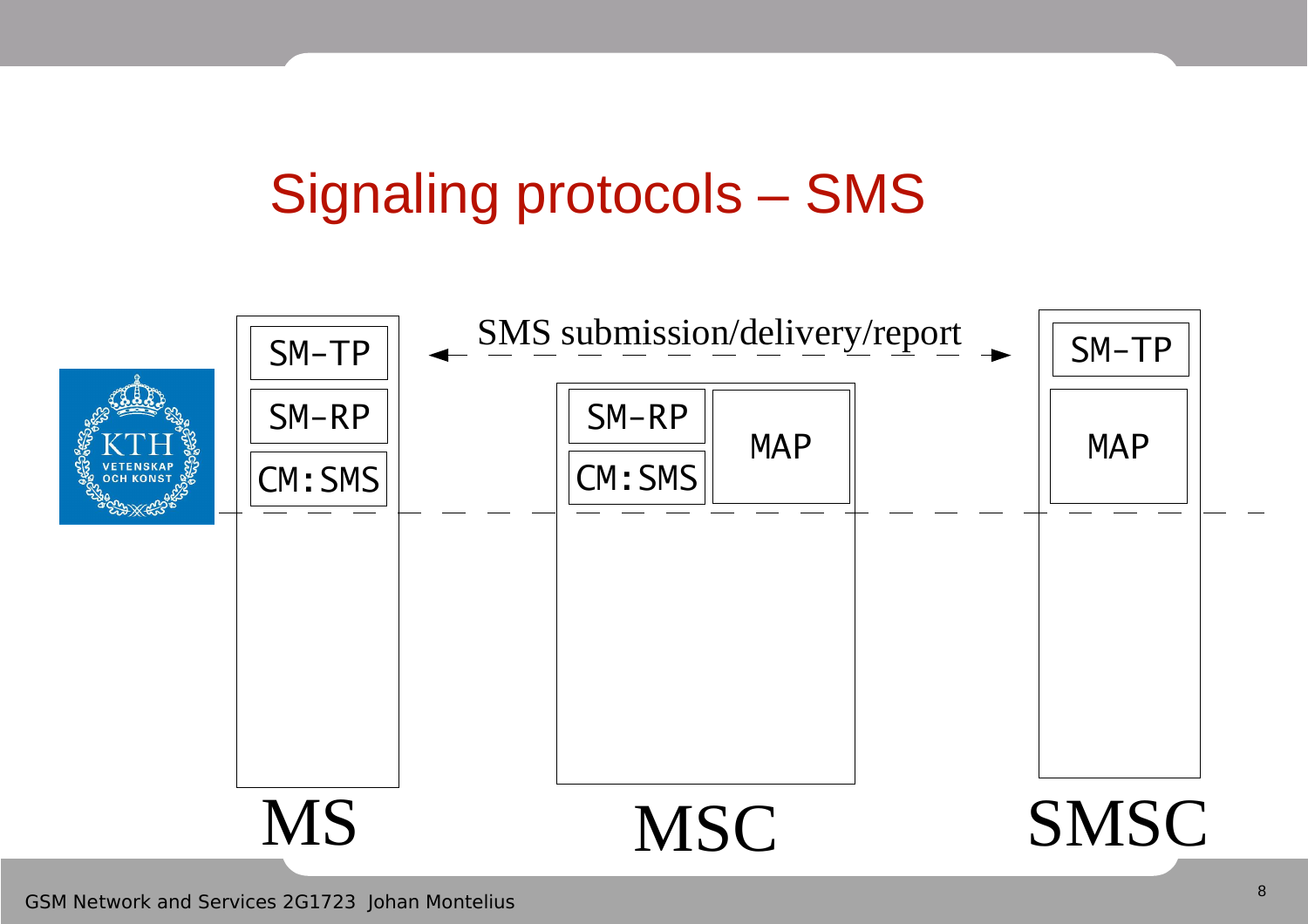# SMS - signaling

• SM-TP – short message transport protocol



- The high level communication between the MS and the SMSC.
- SM-RP short message relay protocol
	- Holds a state between submission and submission report (or delivery and delivery report) so that the MM/RR resources can be released between messages.
- SM-CP short message control protocol (CM:SMS) – ARQ over the air interface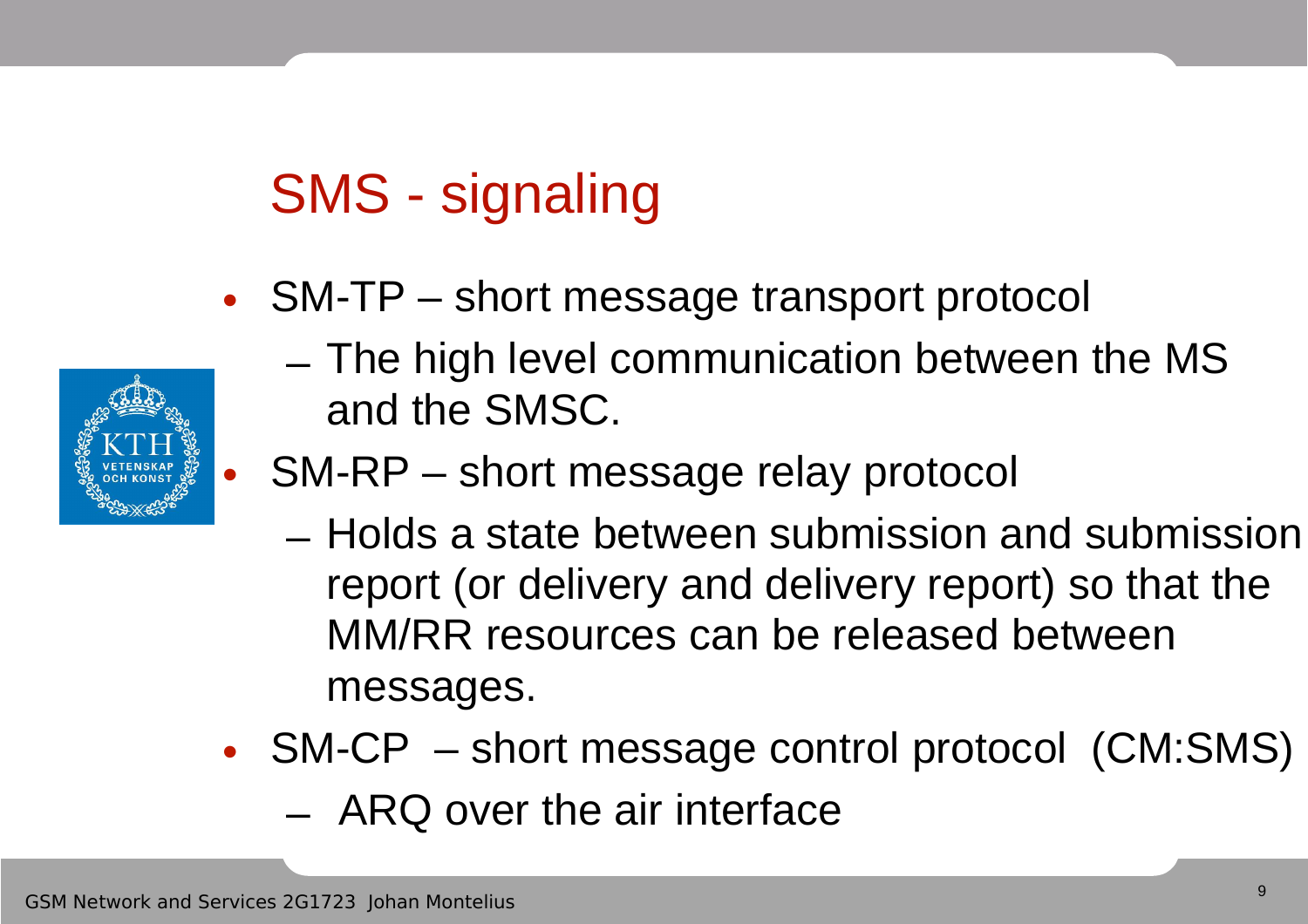### SMS services

- Mobile Terminating and Mobile Originating SMS is treated as two different services.
- Mobile has the address of a SMS service center (in the home PLMN) to which all messages are sent.
- The SMSC can be reached from external nodes (Short Message Entities) through a number of protocols.

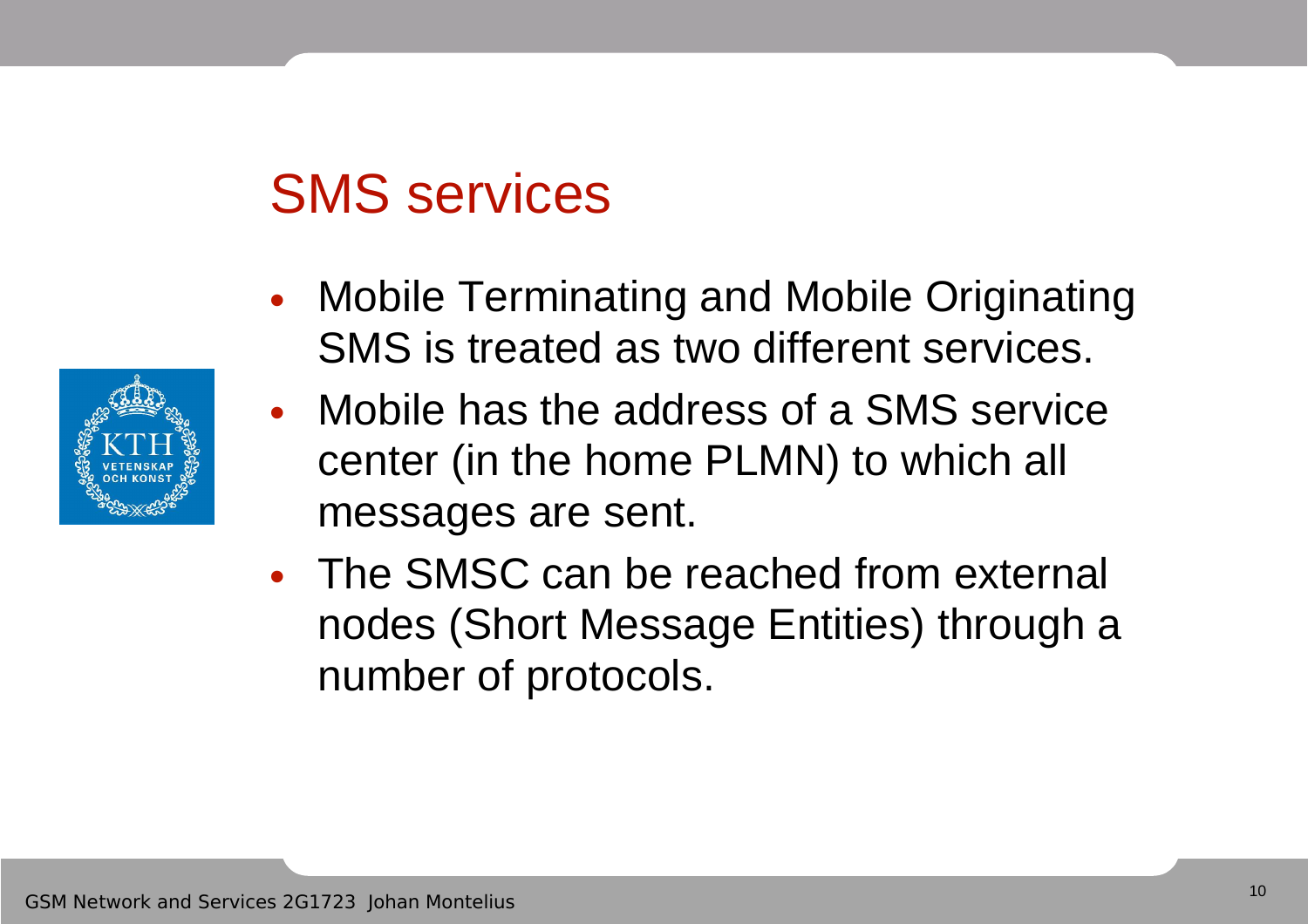## SMS-SUBMIT

- Message Type Indicator
- **Reject Duplicate** 
	- Validity Period Format
		- no, relative (1), absolute (7) or extended (7)
- Status Report Request
- User Data Header Ind.
- Reply Path Request
- Message reference
	- to idenify duplicates etc
- Protocol identifier
- Coding scheme



user data ( $0 - 140$  octets)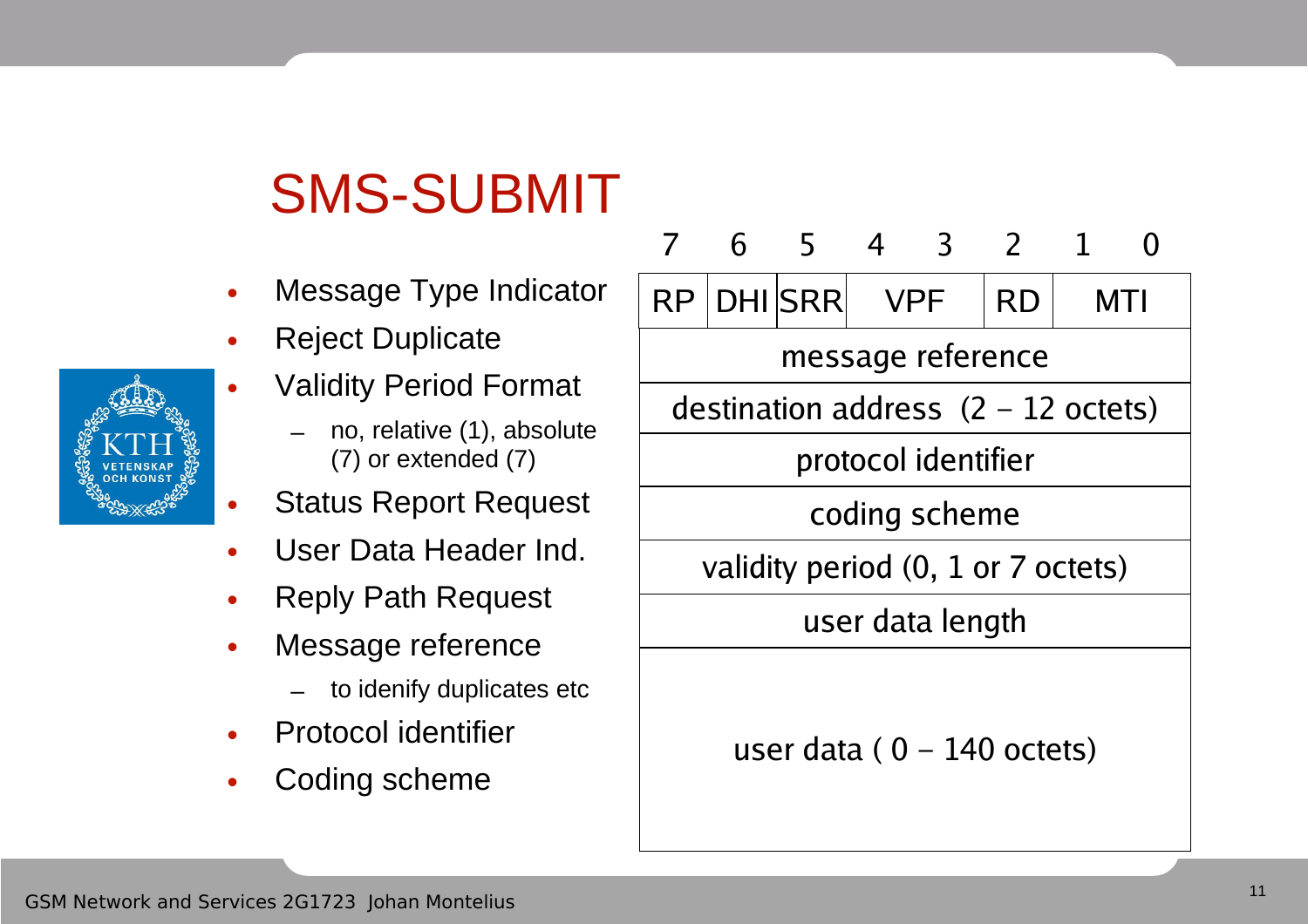### Coding scheme

- Character coding
	- GSM 7-bit (3GPP 23.038)
	- Universal Character Set (ISO 10646)
	- Text compression
- Coding group
	- automatic deletion, message waiting
- Message class
	- immediate display
	- store: mobile, SIM, terminal eq (PDA, computer ...)

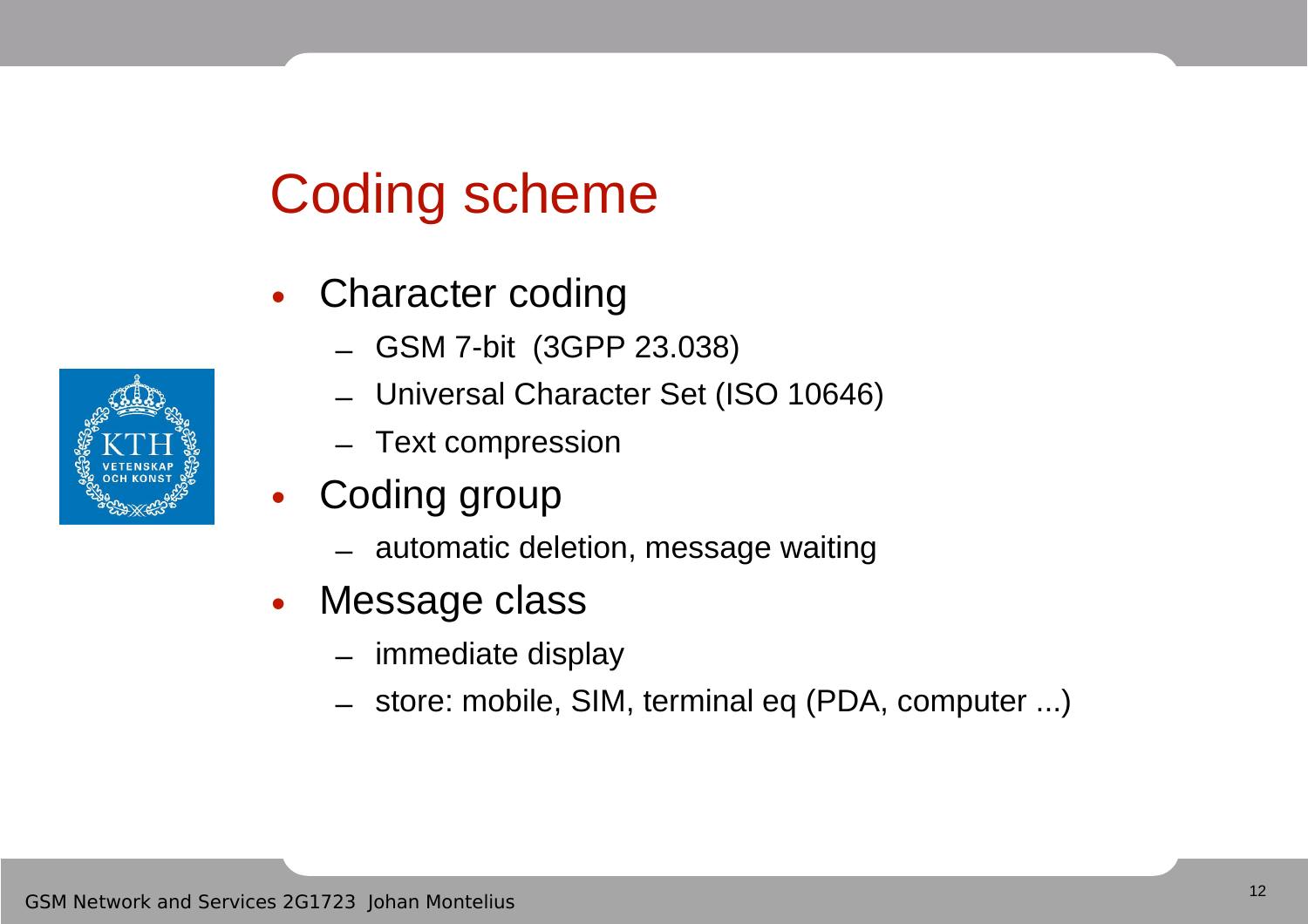## Protocol Identifier

- regular: SME to SMSC
- page: acknowledge but do not notify user
- mobile: handled by the terminal
- SIM: handled by the card
- telematic services: fax, telex, email
- many more ......

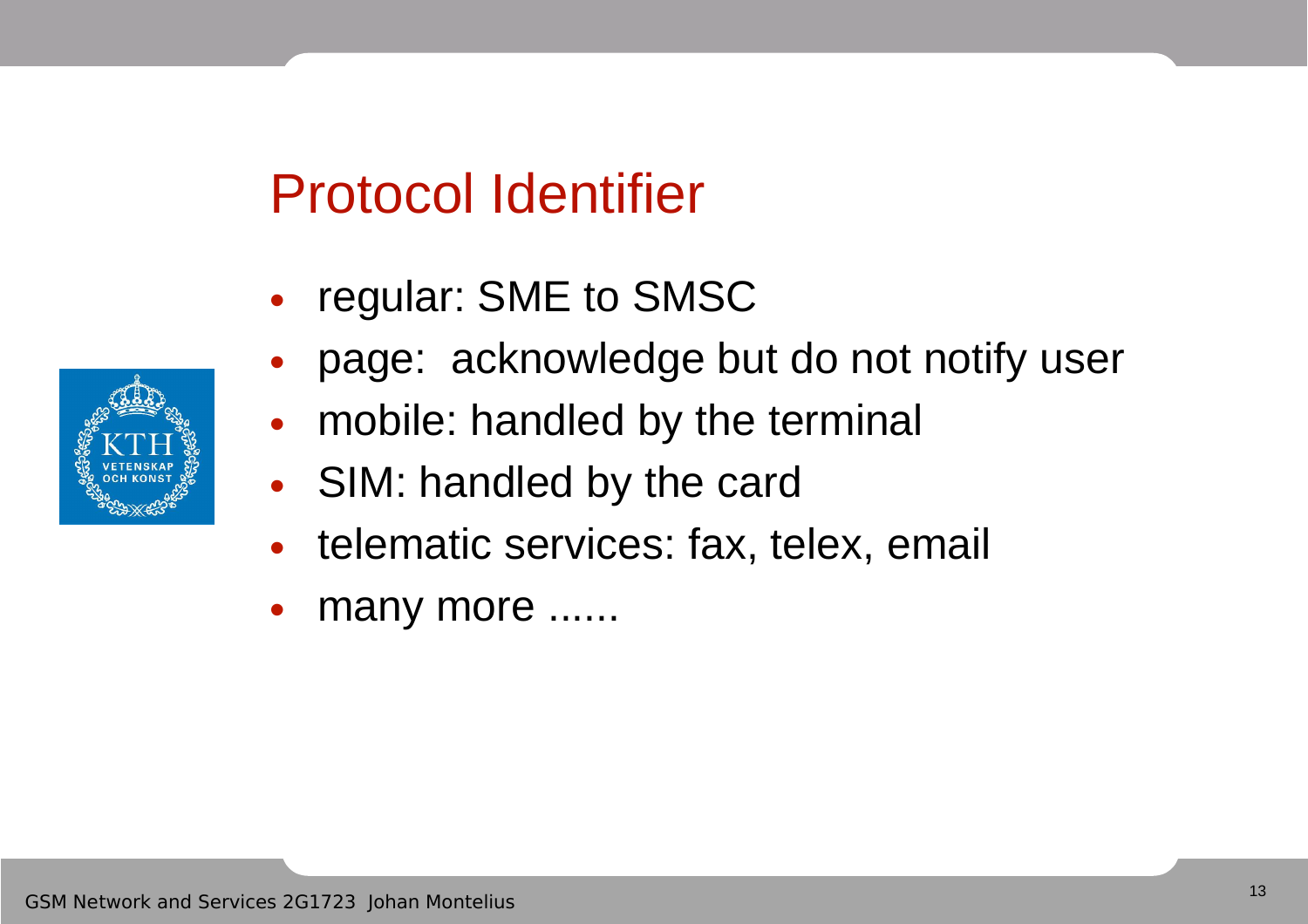## SMS-DELIVERY

- Message Type Indicato
- More messages
- Status Report Ind.
- Oiginator address
- Protocol identifier
- Coding scheme
- Time stamp

|   | 7                             | 6 5        |  | $\overline{4}$ | $\overline{3}$ | 2   | $\mathbf{1}$ |  |
|---|-------------------------------|------------|--|----------------|----------------|-----|--------------|--|
| r |                               | RP DHI SRI |  |                |                | MM. | MTI          |  |
|   | originator address (2-12)     |            |  |                |                |     |              |  |
|   | protocol identifier           |            |  |                |                |     |              |  |
|   | coding scheme                 |            |  |                |                |     |              |  |
|   | time stamp (7 octets)         |            |  |                |                |     |              |  |
|   | user data length              |            |  |                |                |     |              |  |
|   | user data ( $0 - 140$ octets) |            |  |                |                |     |              |  |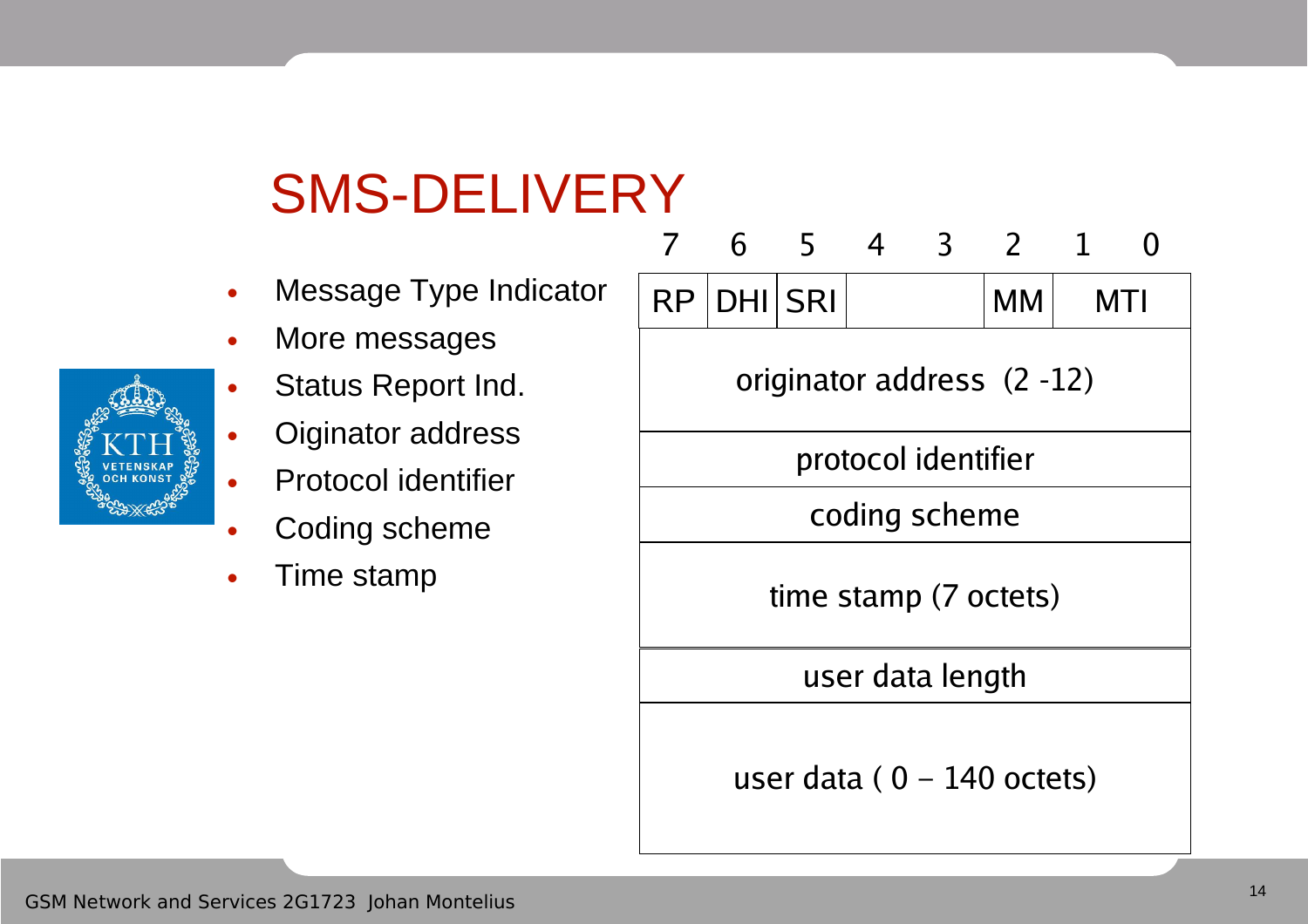## Signaling protocols – MS/BSC/MSC

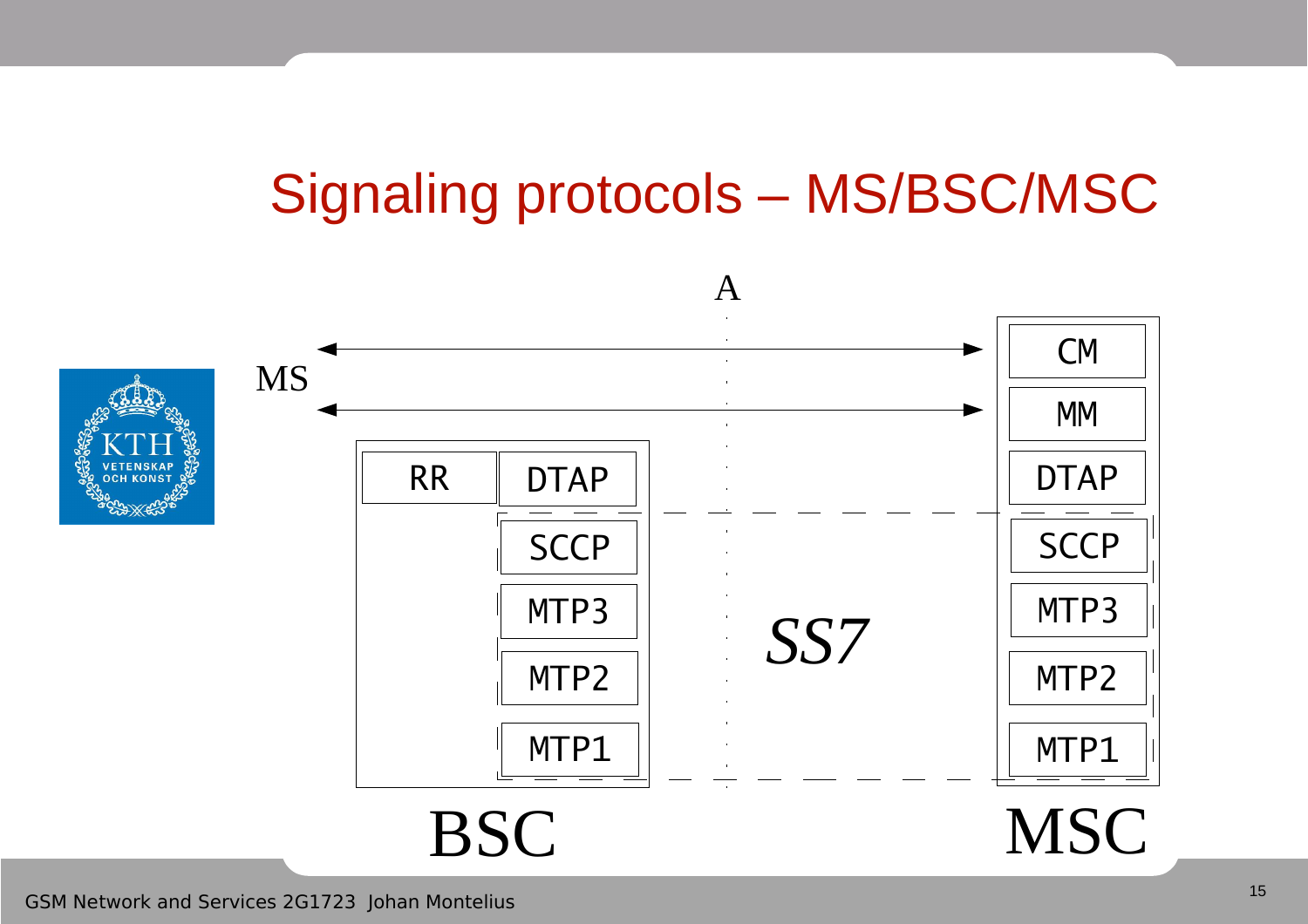### DTAP - Direct Transfer Application part

- Transports MM and CM messages transparently through the BSC to the mobile station.
- DTAP sessions uses connection oriented **SCCP** 
	- each session has a unique SCCP connection to the mobile
- New SCCP connections are established
	- Location updates
	- Handover to another BSC

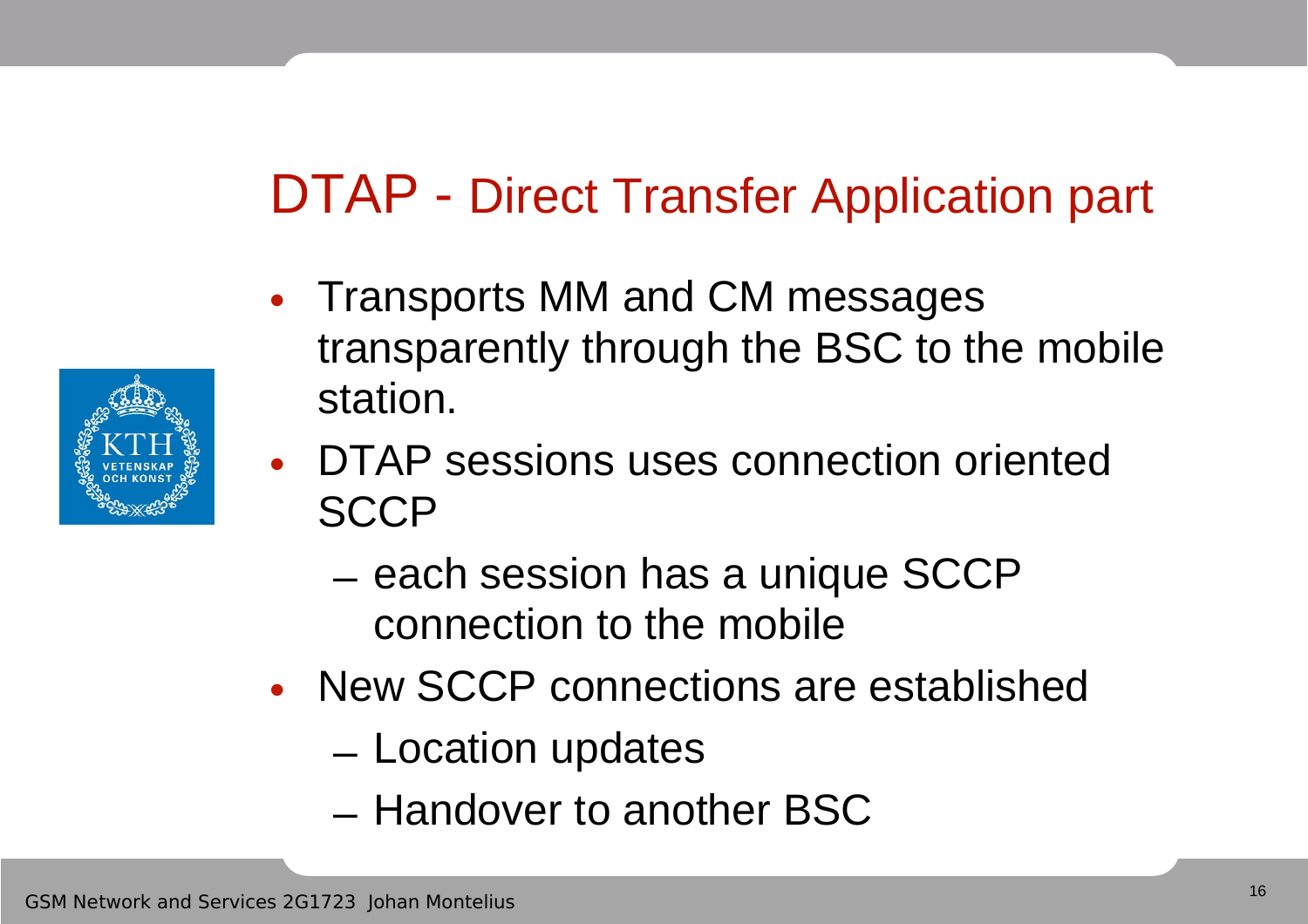## Signaling protocols – BSC/MSC



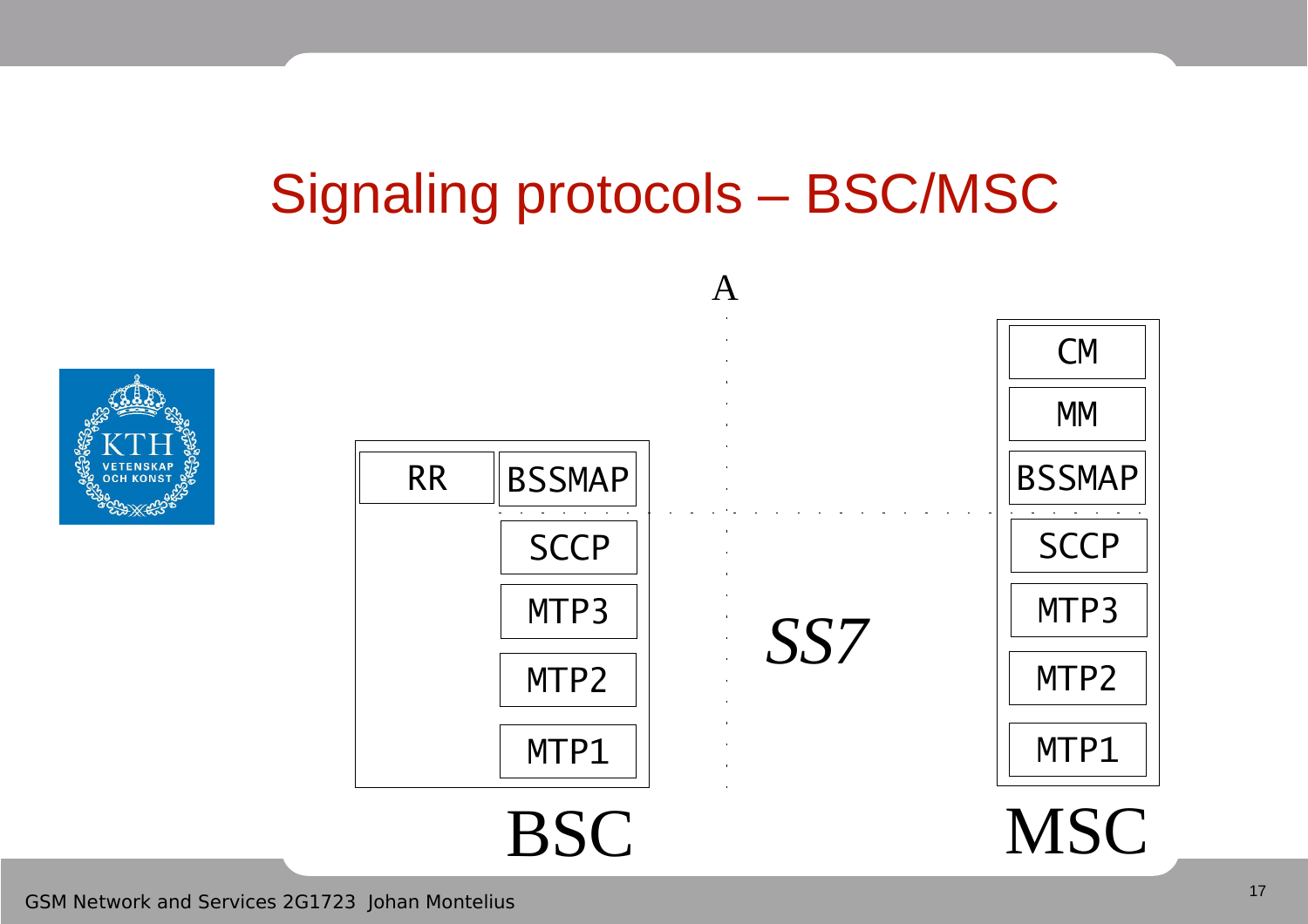#### BSSMAP – BSS Mobile Application Part

- For the Mobility Management layer (and CM) to control the RR layer.
- Global procedures
	- using connectionless SCCP
	- paging, channel control, over flow,...
- Dedicated procedures
	- using connection-oriented SCCP
	- channel assignment, ciphering, handover control, ...

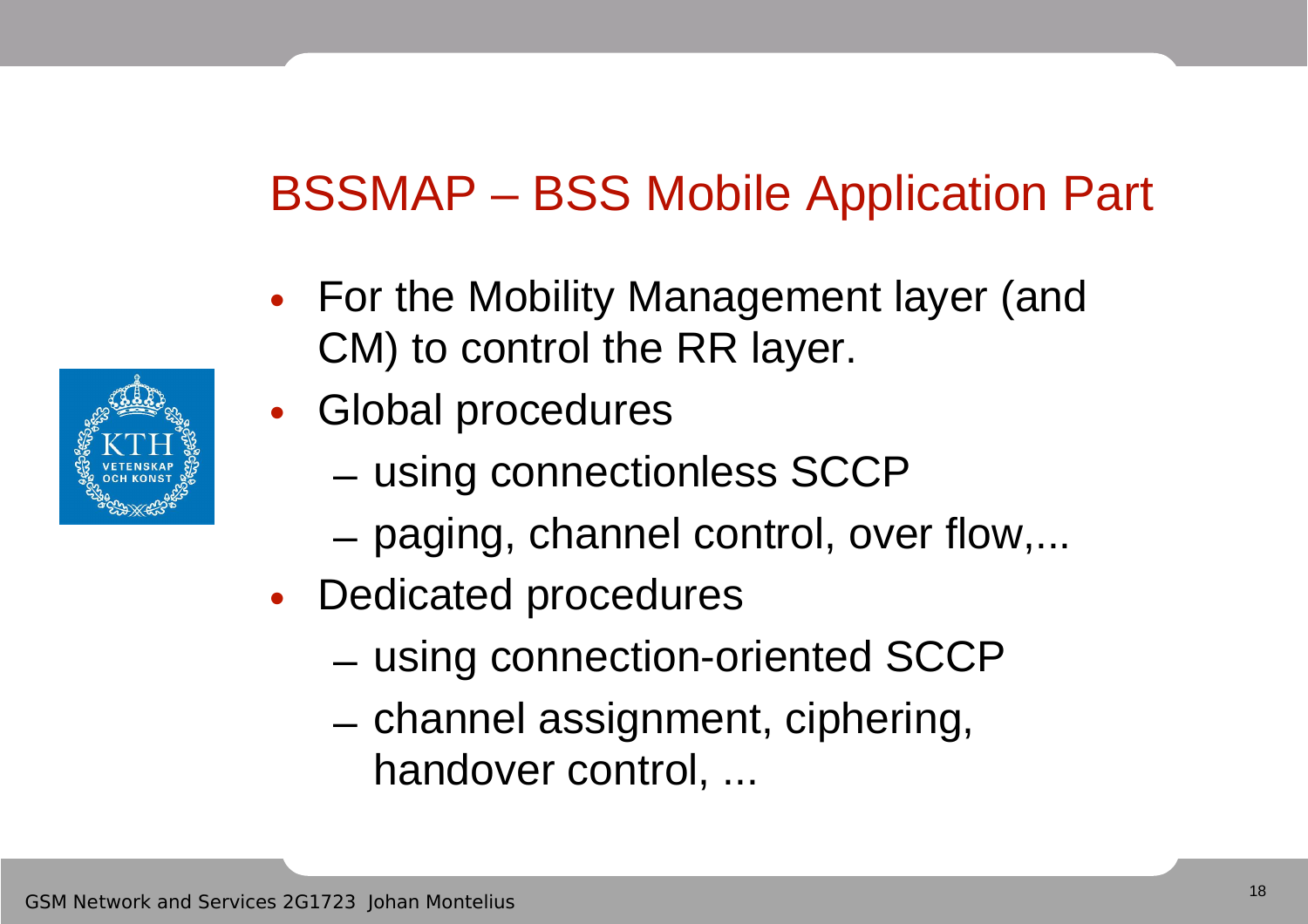#### BSSMAP dedicated procedures

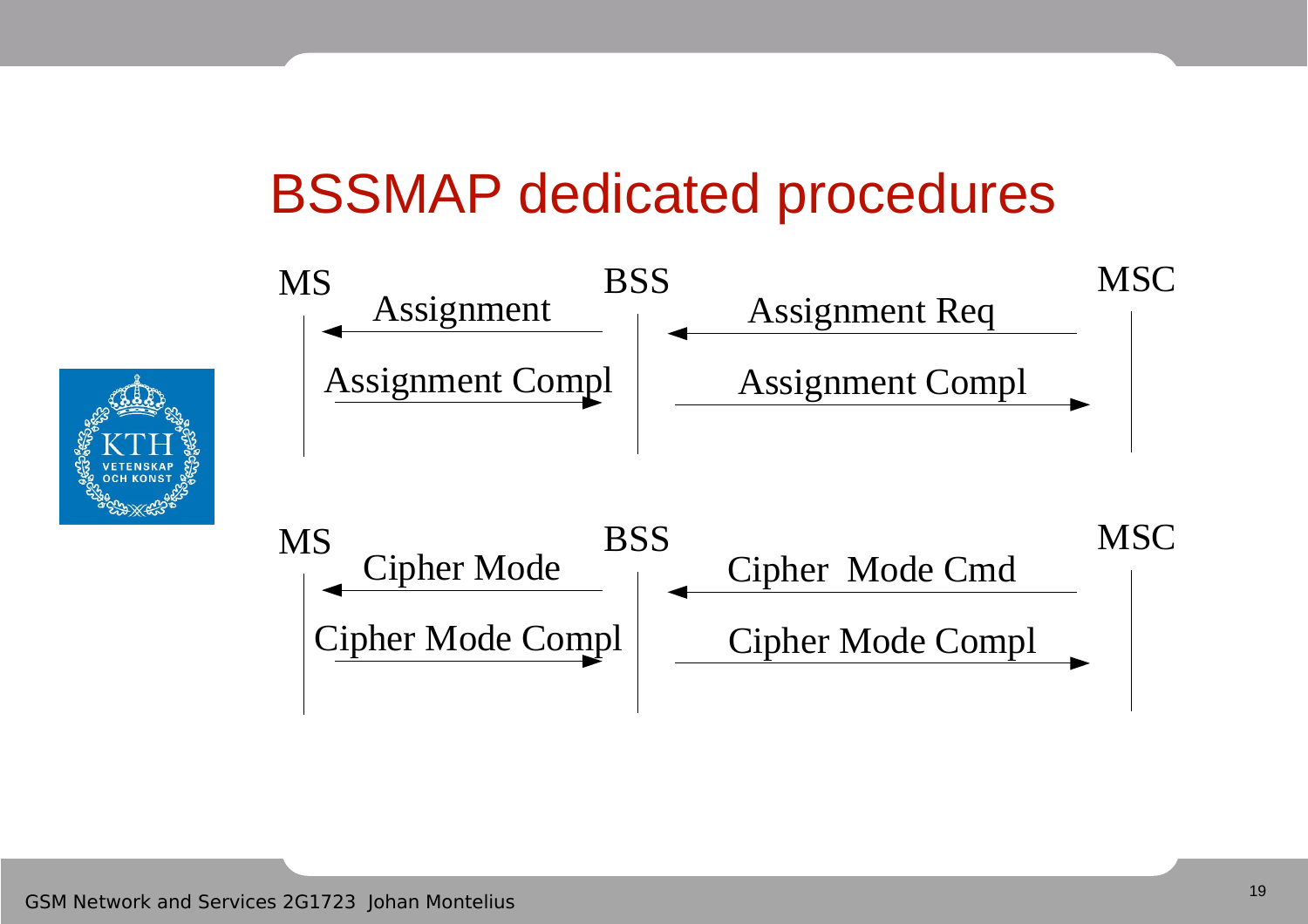#### BSSMAP handover procedures

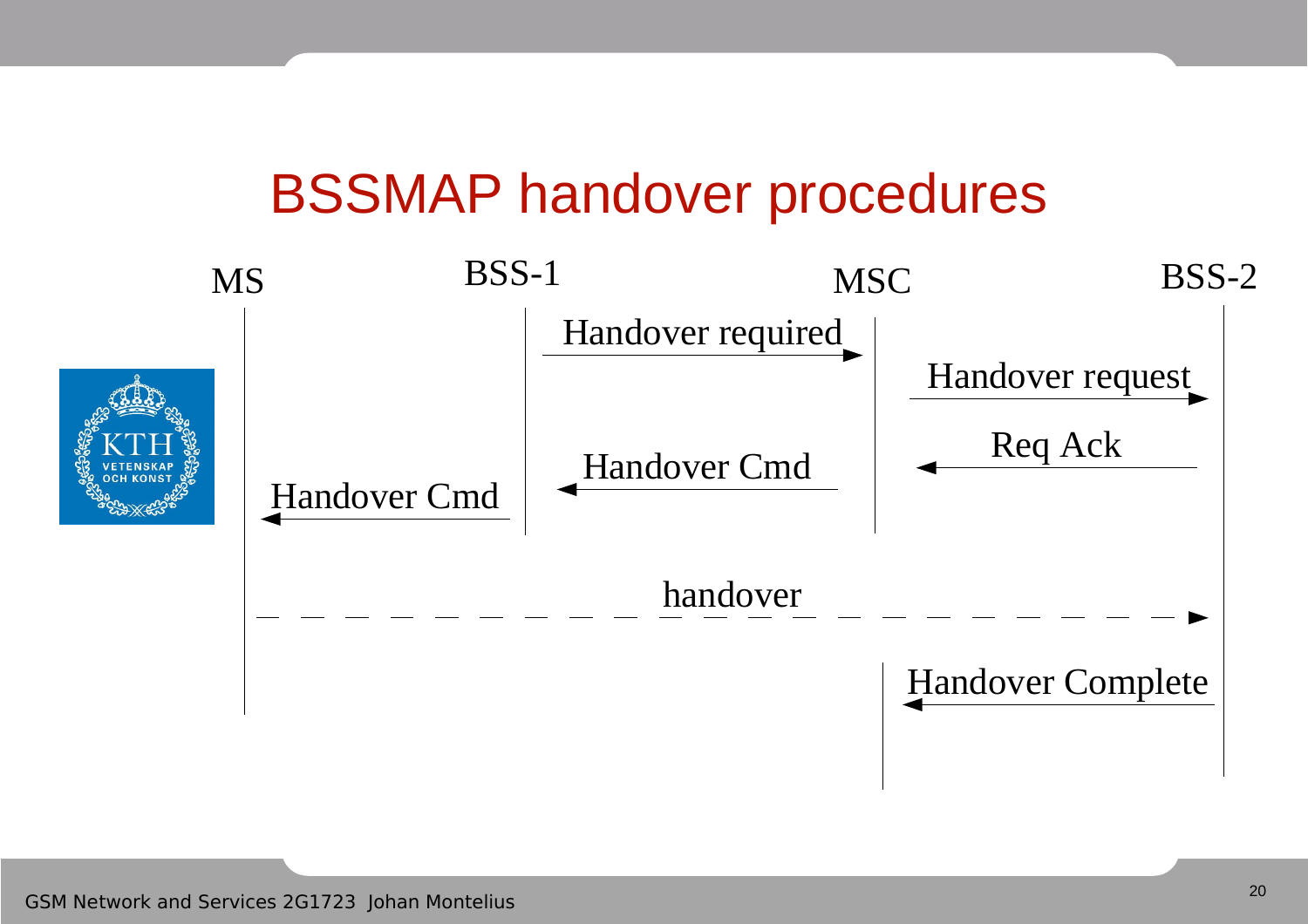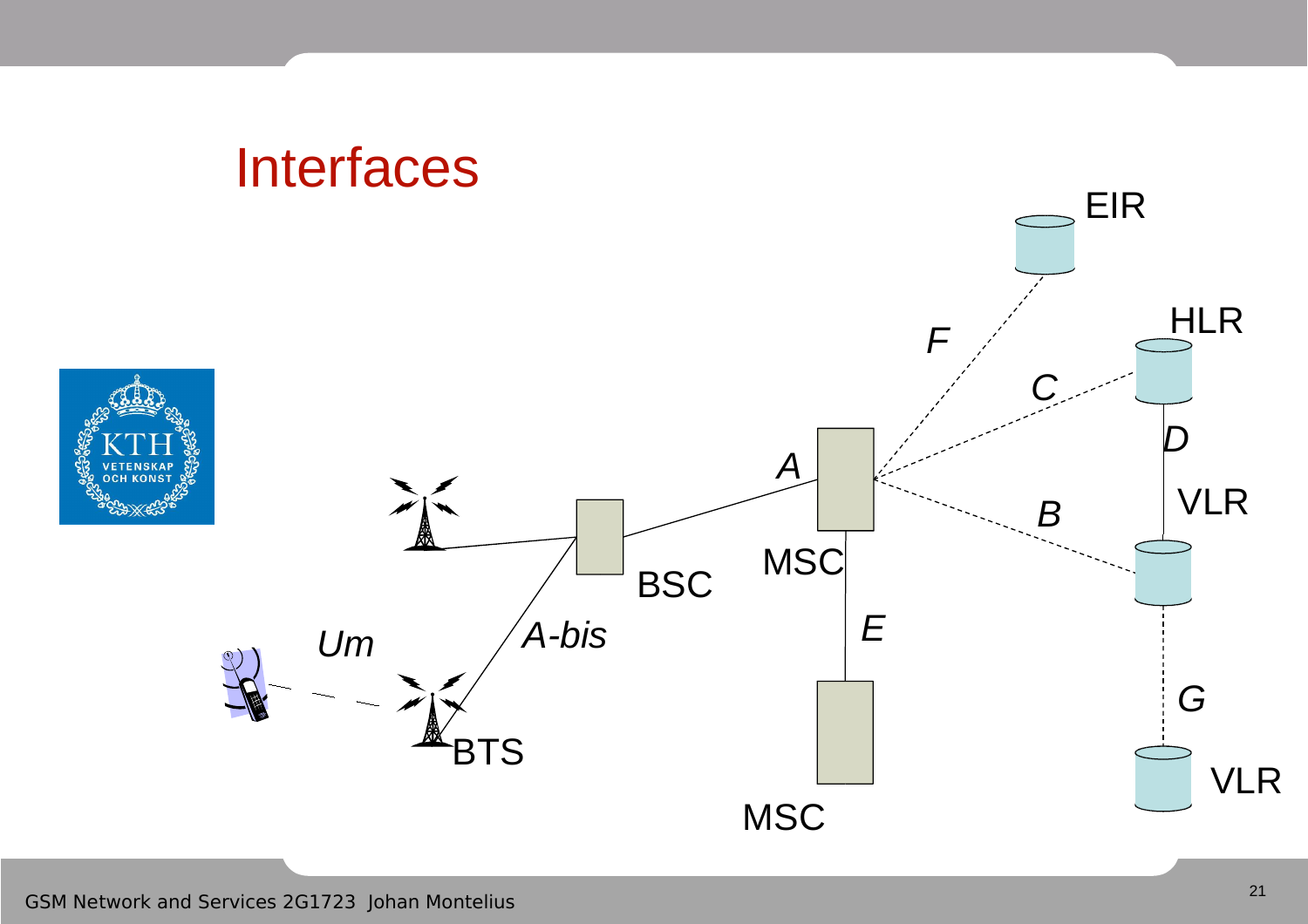## Signaling protocols – MSC/HLR/VLR/...

- TCAP transaction capabilities application part, defined in the SS7 stack
- MAP mobile application part, this is the application layer protocol used by MSC/VLR/HLR communication.



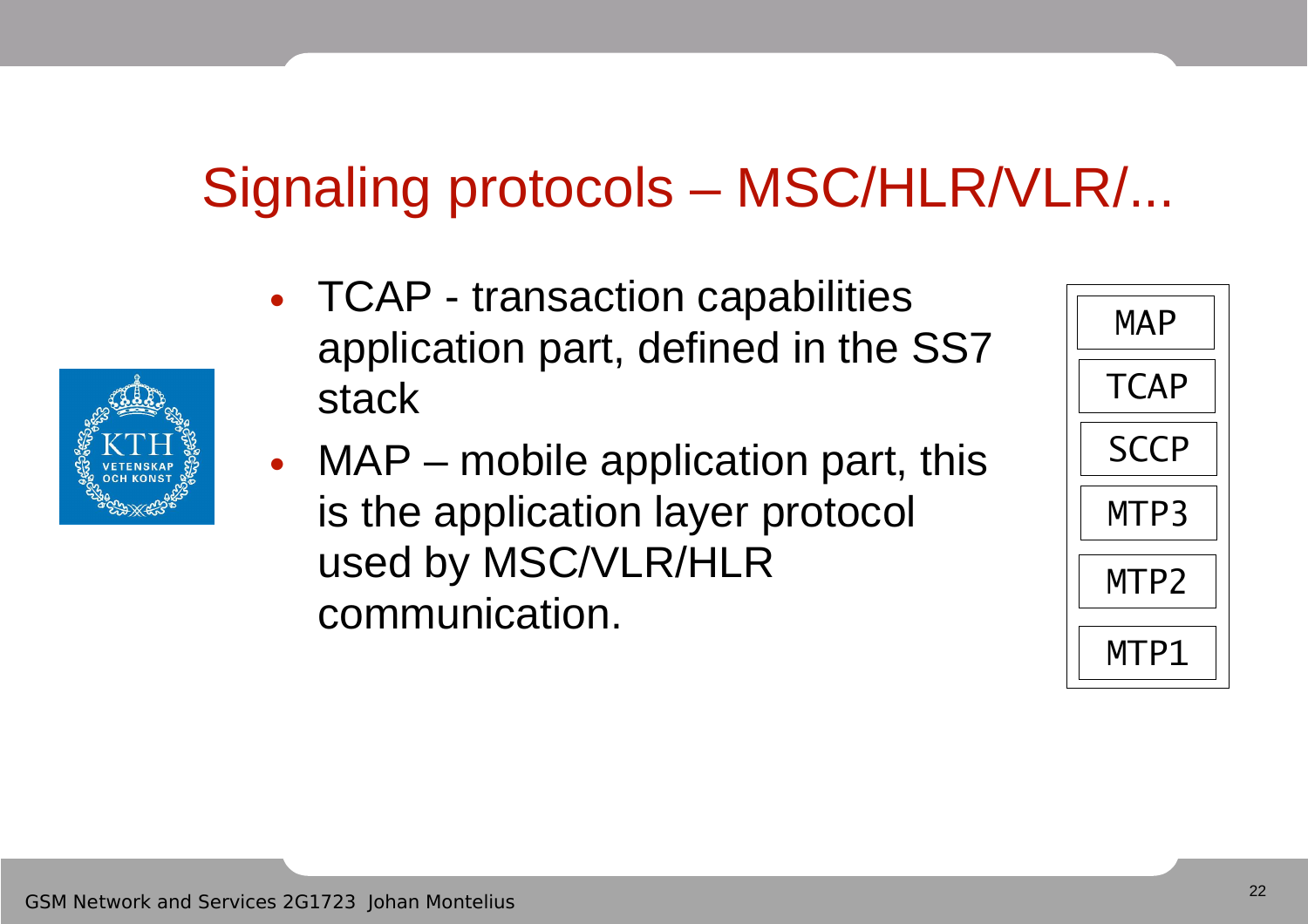## MAP – mobile application part

• The network side of Mobility Management



- Also defines the interface between multiple MSCs and multiple PLMN.
- Resposible for mobility inside a PLMN and roaming between different PLMN.
- Also used by to implement for example SMS services in side a PLMN.

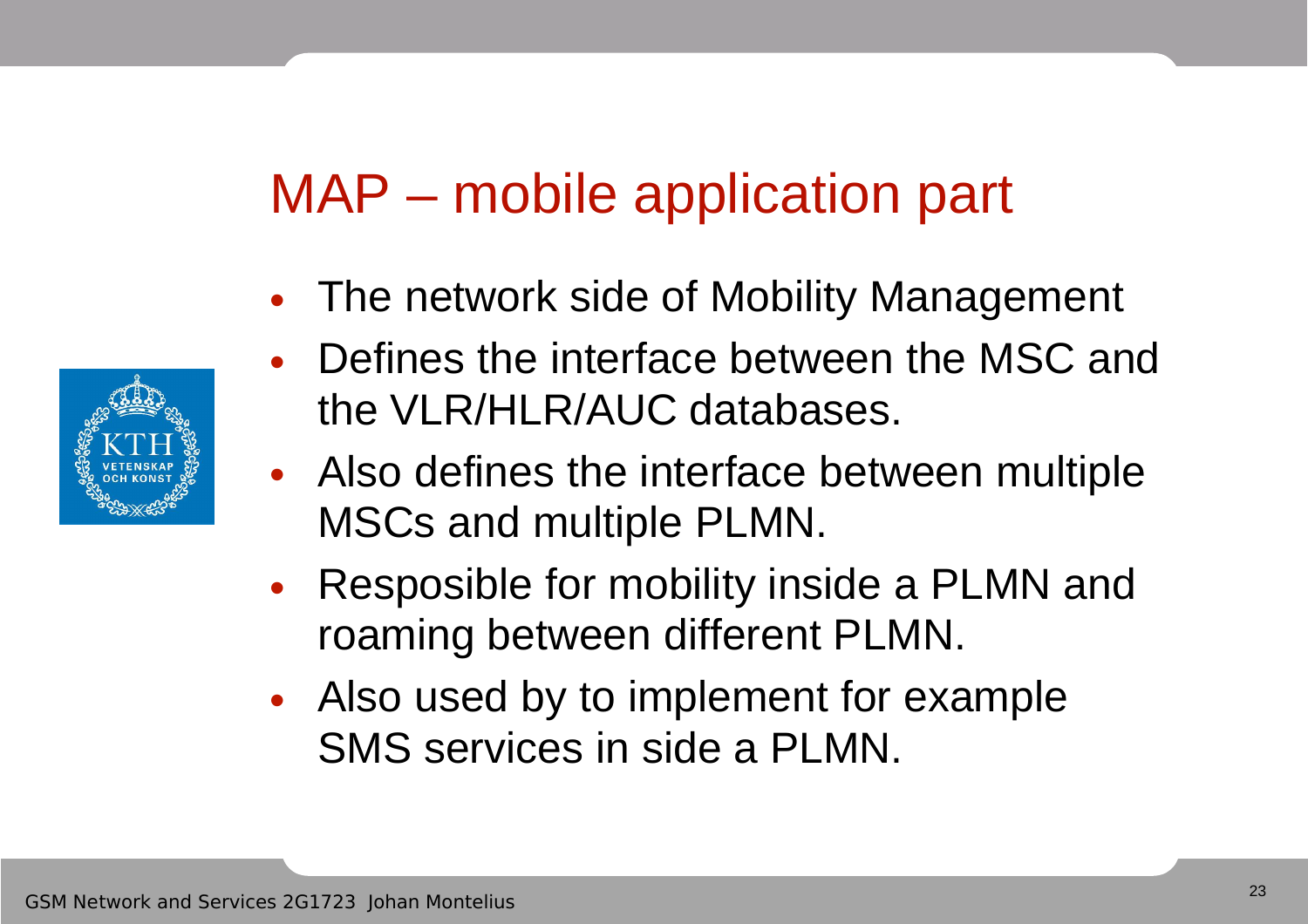#### Location Update procedure

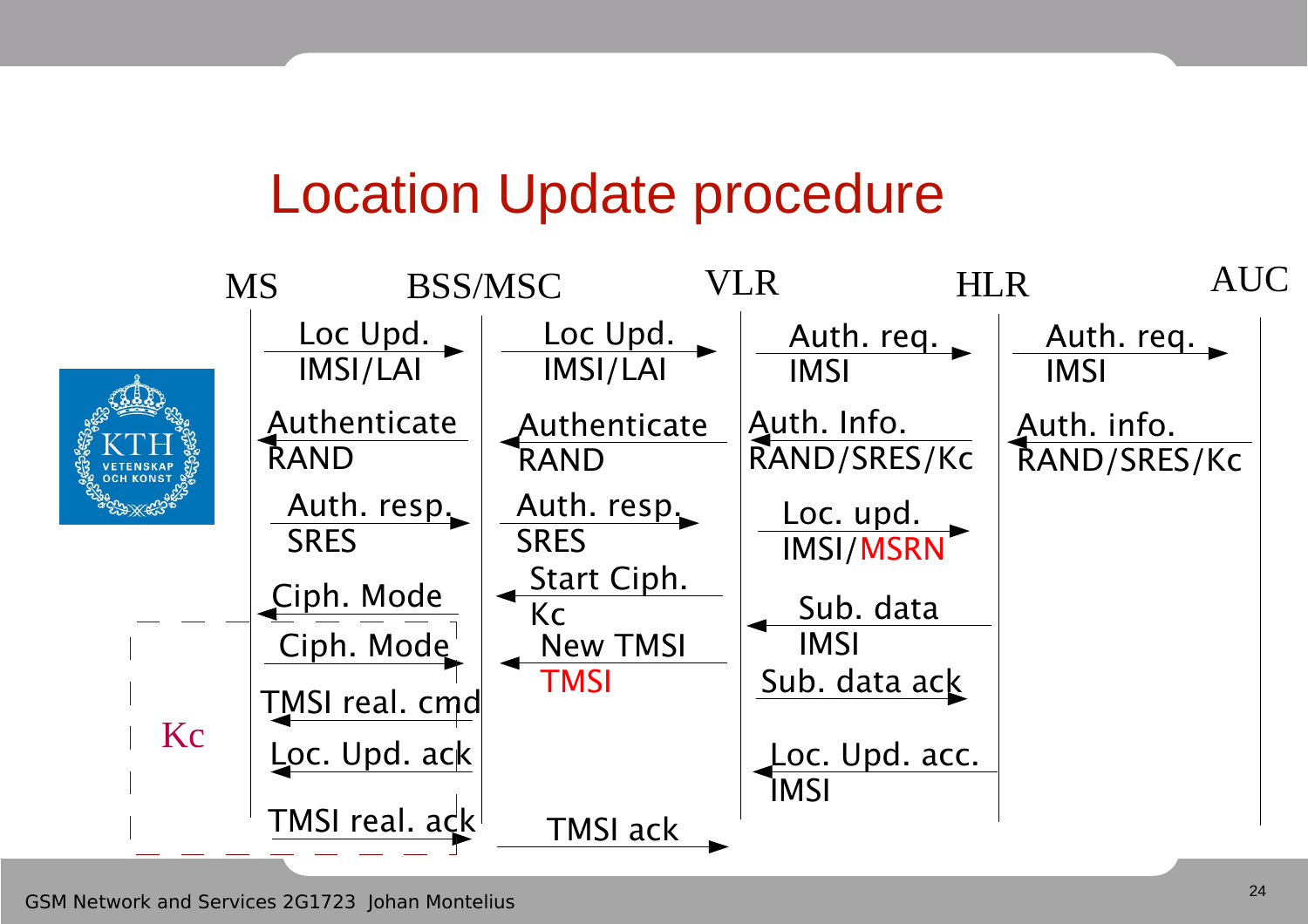### Location update

- If MS does not have a TMSI it will identify itself with IMSI.
- VLR might have to do a new authentication but this can be avoided if TMSI and Kc is know.
- HLR might have to ask AUC for new set of triplets.
- A new TMSI is generated by the VLR that is the address to the MSC of the location area and when asked identifies the TMSI in the VLR.

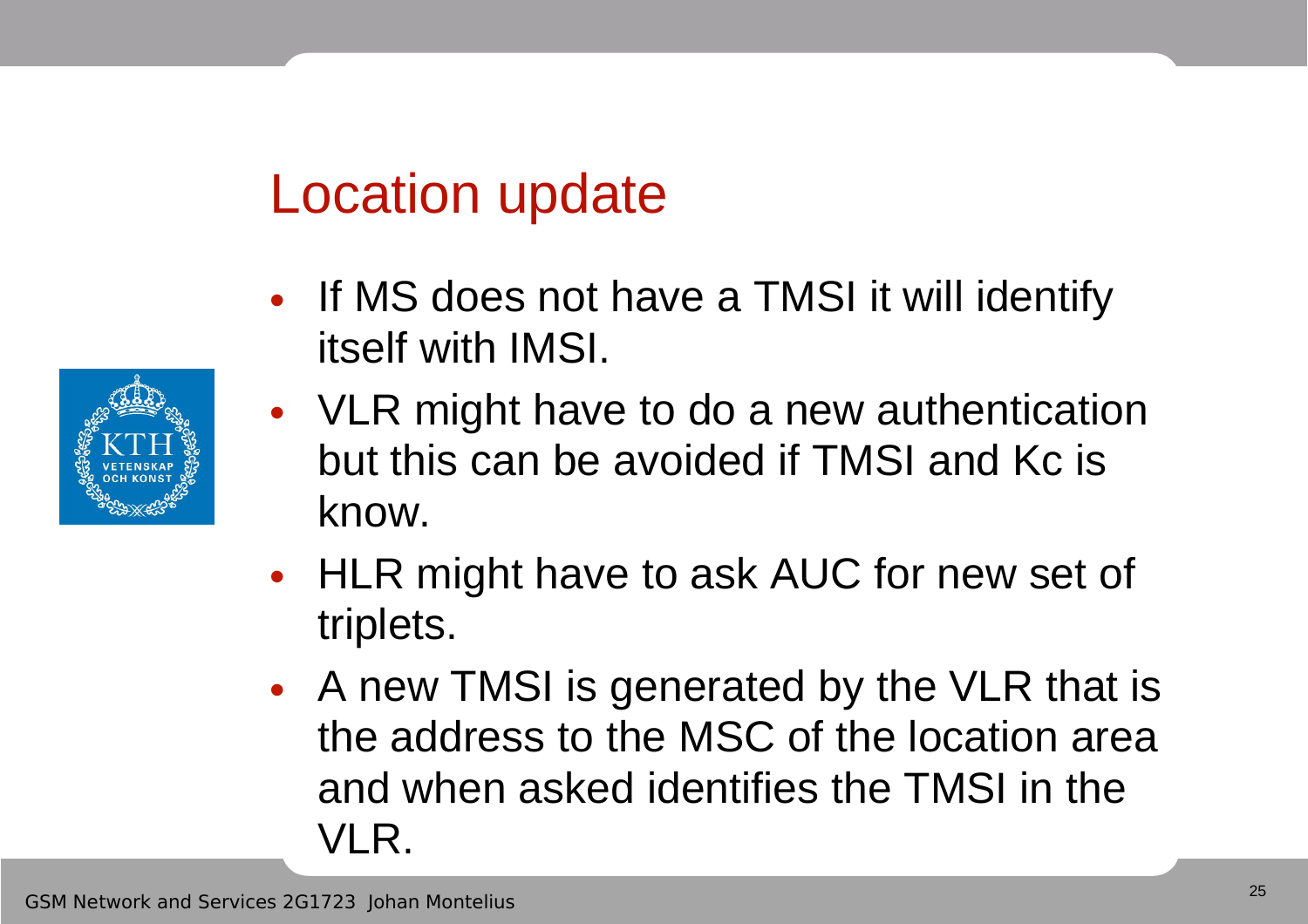#### Location update - optional procedures

- VLR initiates ciphering in order to send the new TMSI in encrypted form.
- If the location are is under the same MSC the HLR need not be informed. If it is under a new MSC under the sam VLR a new MSRN is generated and sent to the HLR.

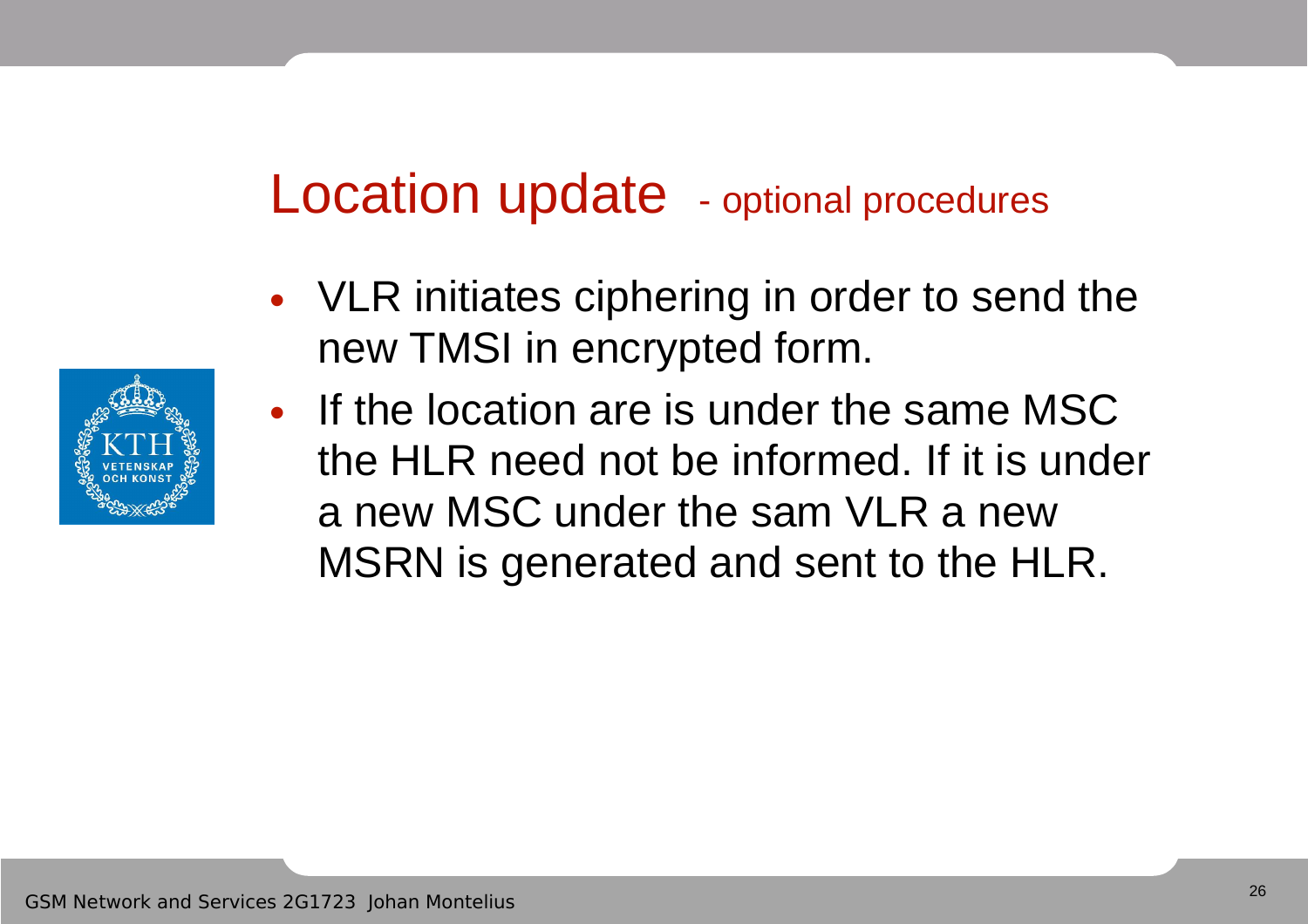#### Location update - inter VLR update

- If the location are update arrives to a new VLR the VLR has to ask the old VLR for encryption triplest identified by the TMSI.
- Once the mobile is autheticated the HLR is updated.
- The HLR asks the old VLR to cancle its register for the mobile.

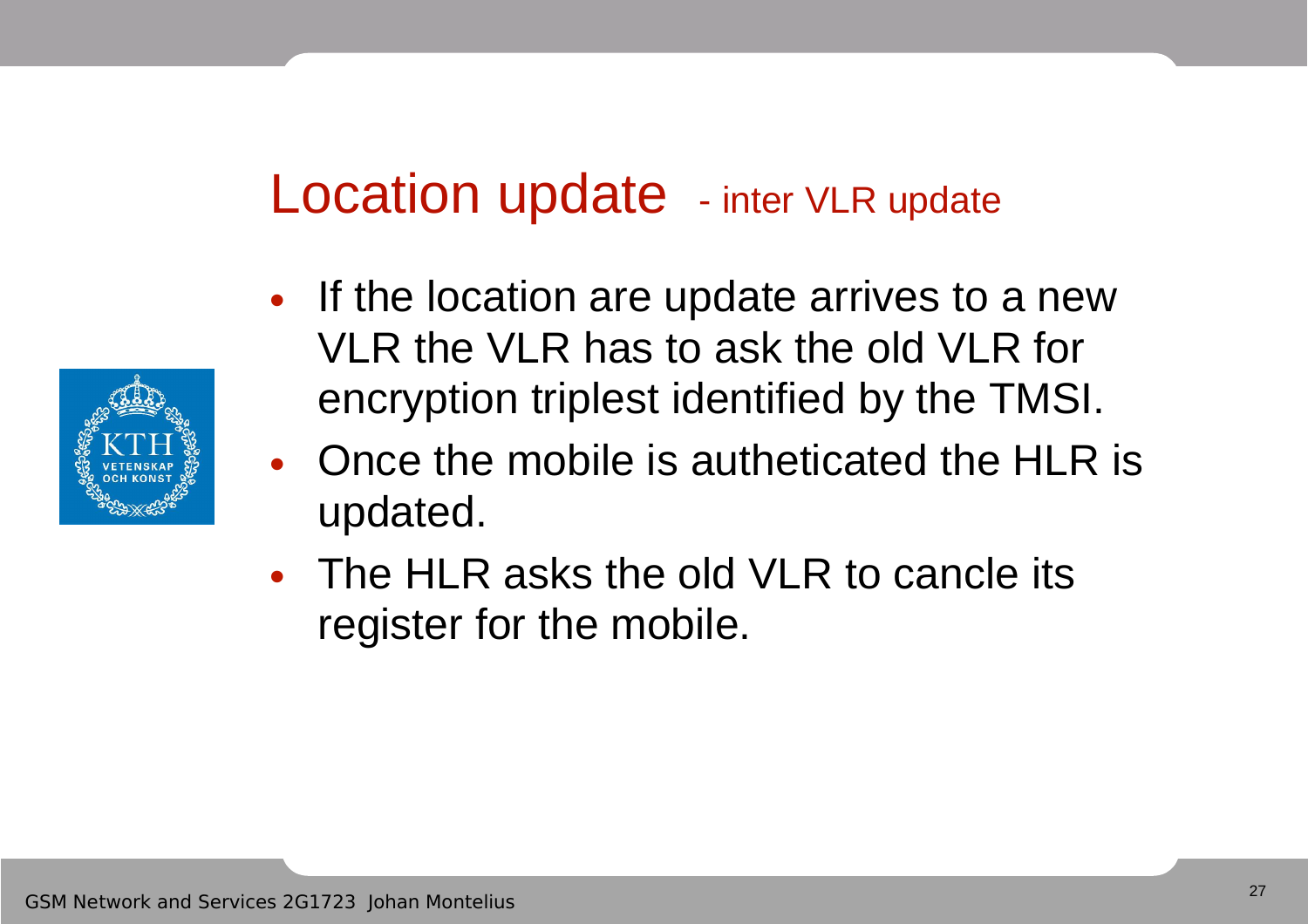#### Connection establishment

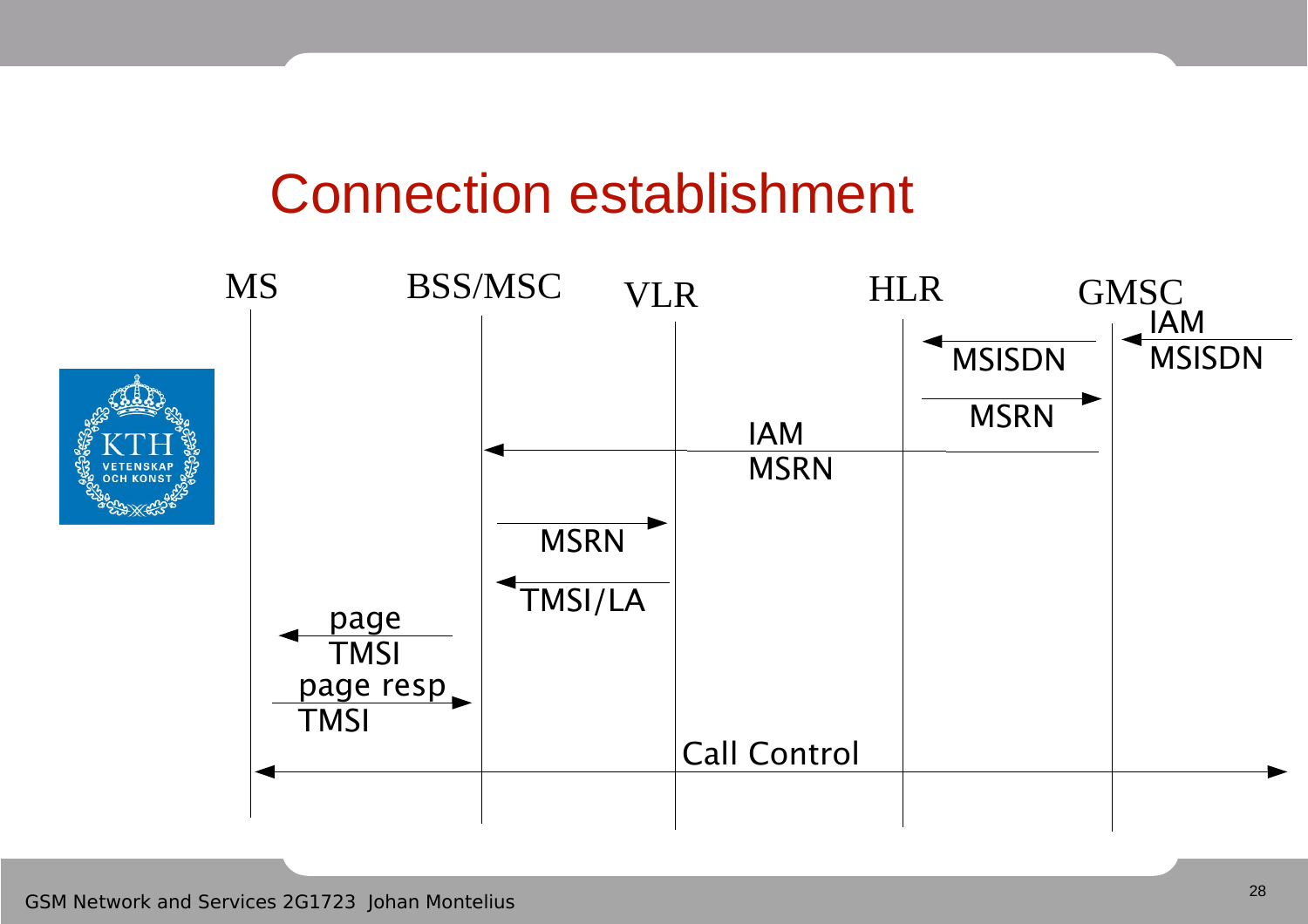### Connection establishment

- If the HLR does not have the MSRN then it has the address of the VLR. It will then ask the VLR for a MSRN given the IMSI that is tied to the MSISDN.
- If the calling network is MAP capable, and is allowed to, it can ask the HLR directly for the MSRN.
- If the subscriber is roaming in another PLMN then the local VLR will talk to the HLR of the home PLMN.

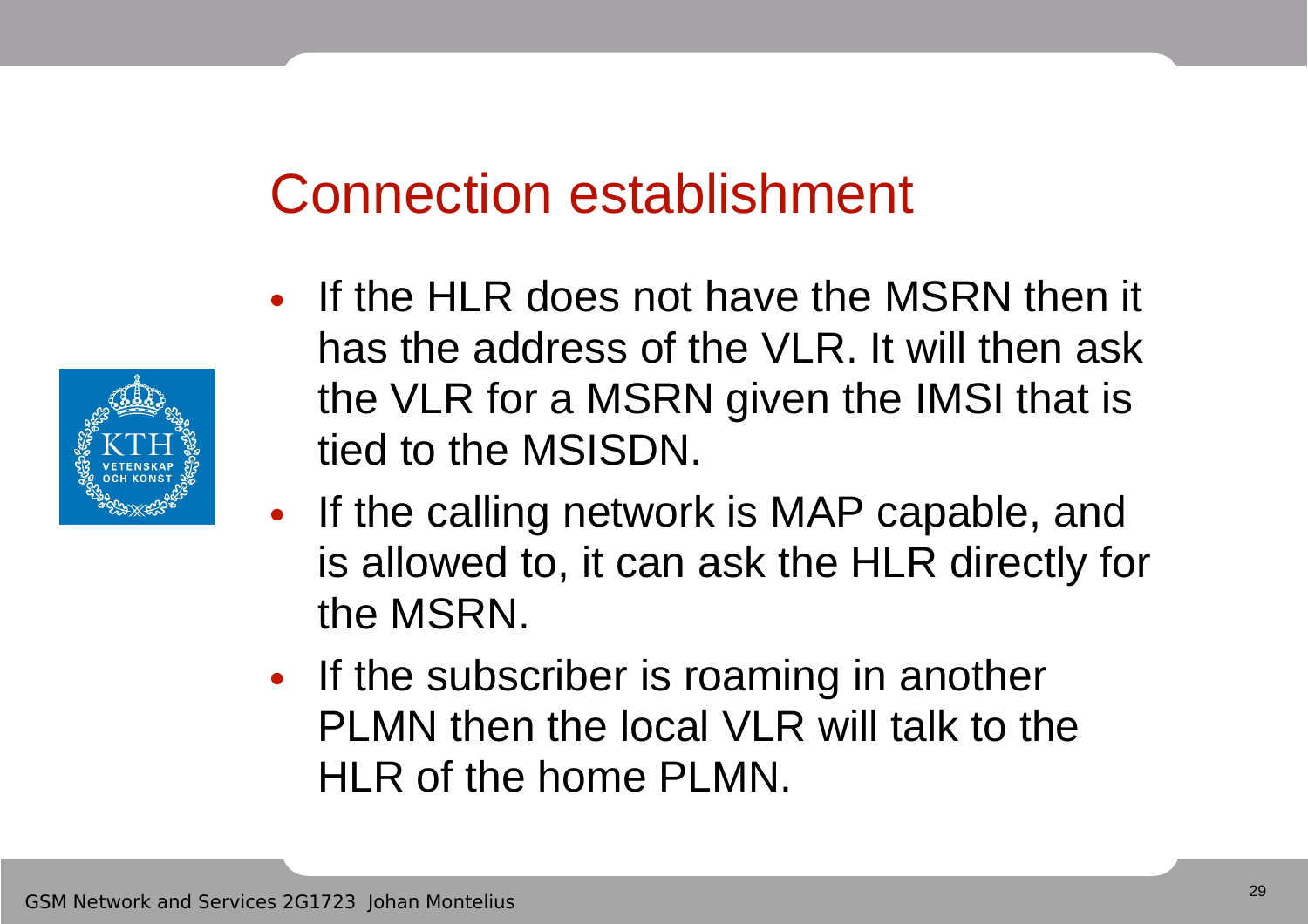### Handover

- 
- Intracell handover: local decision of the RR in the BSC to switch to a timeslot or frequency with better radio conditions or a traffic channel with other (FR/HR/EFR) coding.
- Intercell handover:
	- decision made by the BSC
		- internal handover, MSC not involved
		- external handover, MSC involved
	- decision made by the MSC to improve load balancing in the network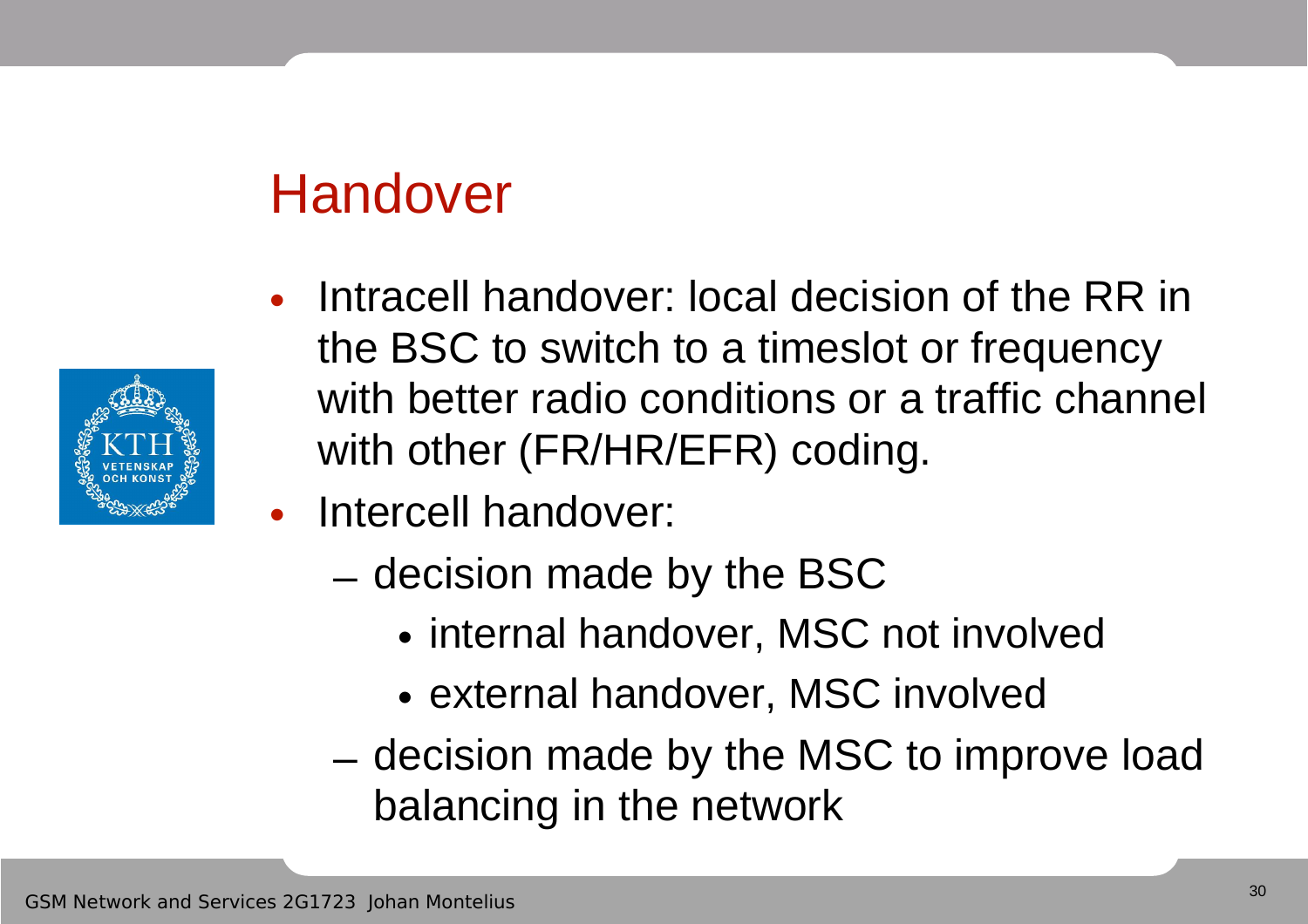## Intra-MSC Handover

• A inter-MSC handover is an external handover (the MSC is involved) that does a handover from one BSC to another but the two BSC are controlled by the same MSC.

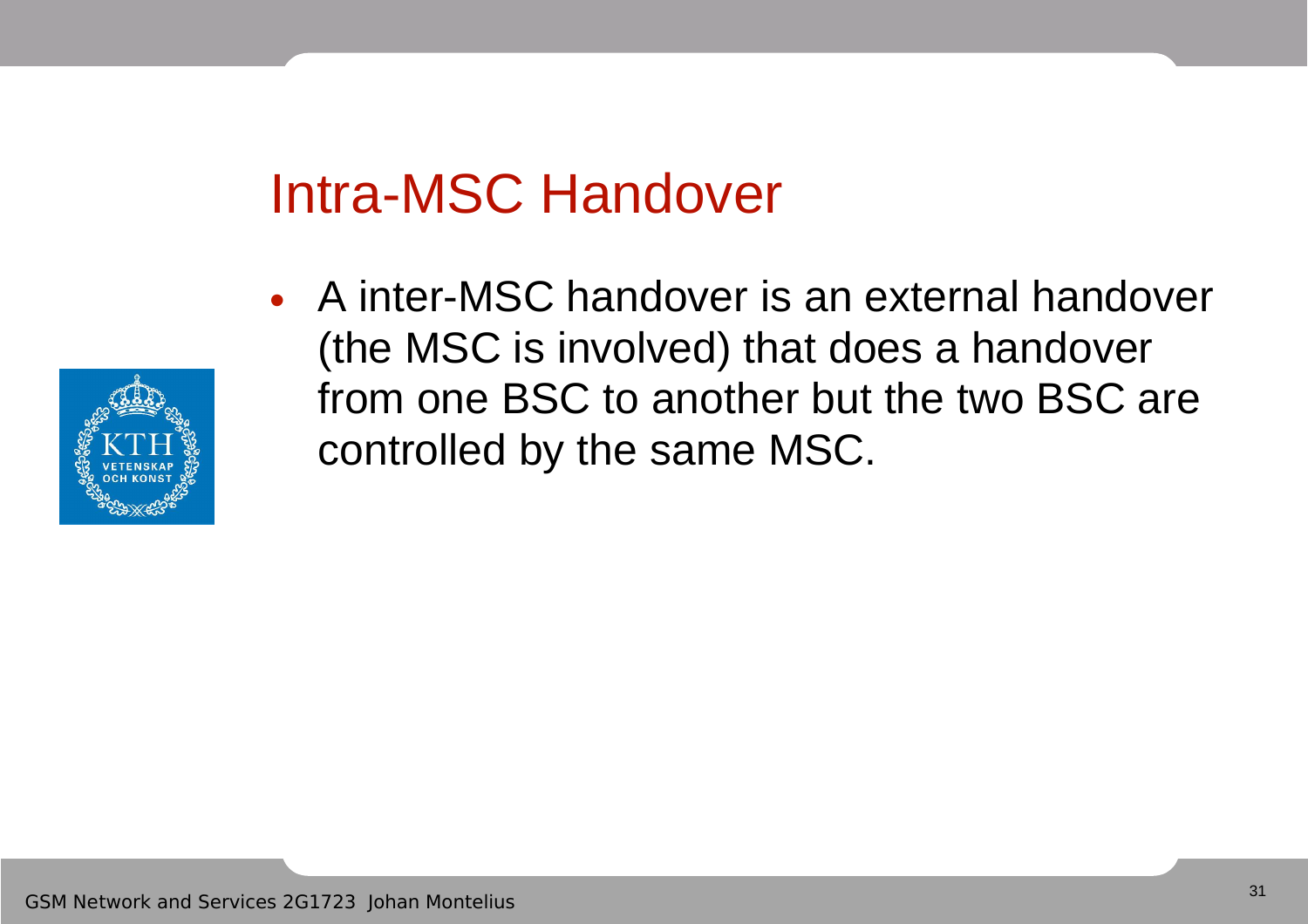#### Intra-MSC handover